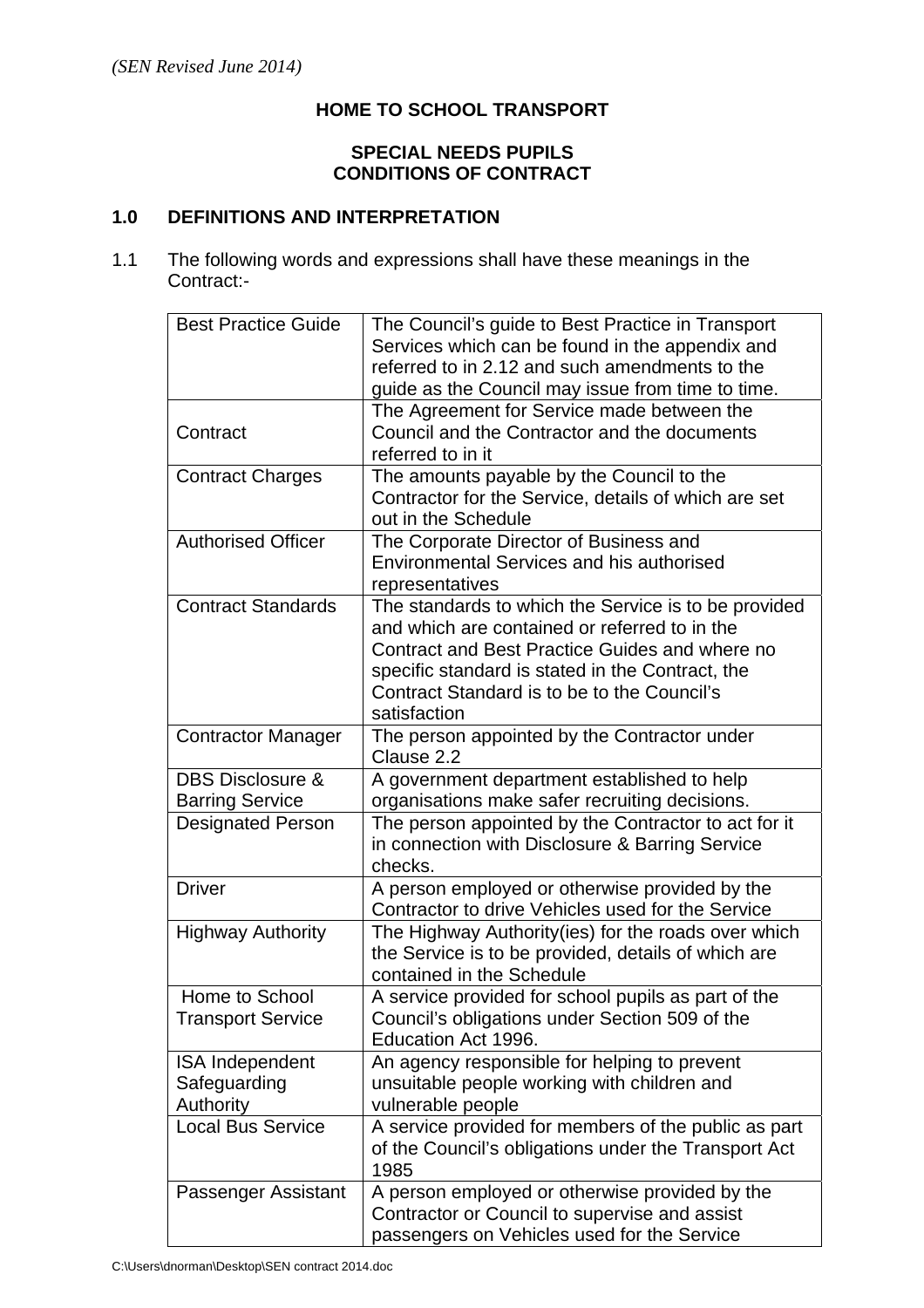*(SEN Revised June 2014)* 

| Criscu Julie 2017)        |                                                                                      |
|---------------------------|--------------------------------------------------------------------------------------|
| <b>PCV</b>                | Passenger Carrying Vehicle                                                           |
| Route                     | The route(s) over which the Service is to be provided                                |
|                           | which are referred to in the Schedule                                                |
| <b>Schedule</b>           | The Schedule to this Agreement                                                       |
| Service                   | The Passenger Transport Service(s) to be provided<br>under this Agreement            |
| <b>Health and Adult</b>   | A service provided for children and adults under the                                 |
| <b>Services Transport</b> | care of the Council's Health and Adult Services                                      |
| Service                   | Directorate                                                                          |
| <b>Special School</b>     | A service provided for children with special transport                               |
| <b>Transport Service</b>  | needs                                                                                |
| <b>Start Date</b>         | The date on which the Service is to commence which<br>is referred to in the Schedule |
| Tender                    | The Contractor's tender for the Service which has                                    |
|                           | been accepted by the Council relevant details of                                     |
|                           | which are included in the Schedule                                                   |
| Term                      | The period referred to in the Schedule during which                                  |
|                           | the Service is to be provided which will commence<br>on the Start Date               |
| Vehicle                   | The vehicle(s) used for the Service referred to in the<br>schedule                   |

# 1.2 This Contract is governed by English Law

- 1.3 References to:
	- (a) any Act, Order, Regulation, Statutory Instrument etc include any amendment or re-enactment
	- (b) one gender include any other gender
	- (c) persons include corporations
	- (d) singular include the plural
	- (e) clauses are to clauses in the Conditions
	- (f) the Contractor's staff includes partners, directors, employees, agent's subcontractors and volunteers.
- 1.4 This Contract represents the entire agreement between the Council and the Contractor and supersedes all previous statements and agreements relating to the Service.

## 2.0 **THE CONTRACTOR'S OBLIGATIONS**

## 2.1 **Contract Standards**

- 2.1.1 The Contractor agrees with the Council to provide the Service to the Contract Standards for the Term with effect from the Start Date.
- 2.1.2 The Contractor shall provide the Service in accordance with all relevant legislation and codes of practice relating to the Service.

## 2.2 **Contractor's Representative and Designated Person**

2.2.1 Before the Start Date the Contractor must nominate:-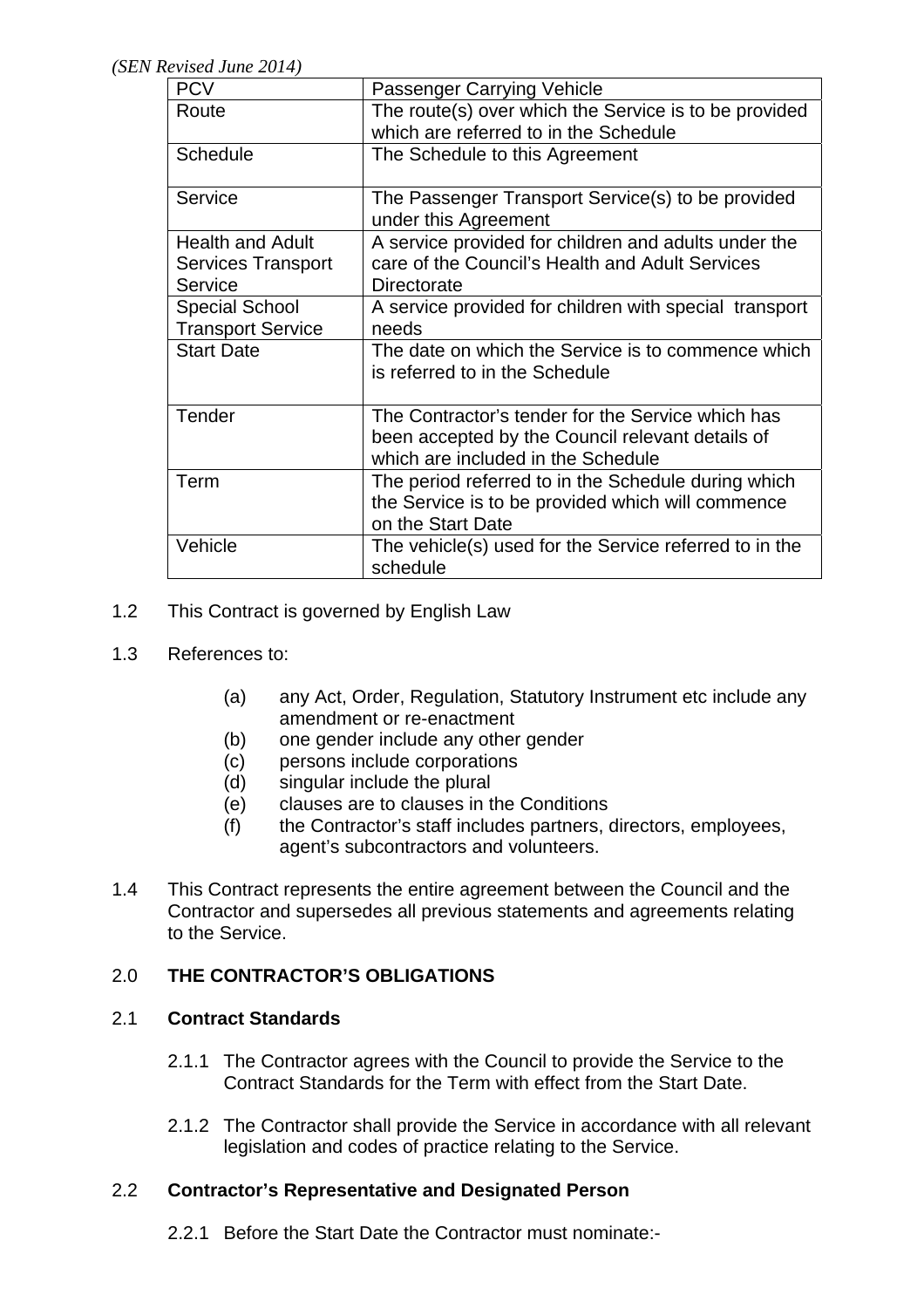- (a) the Contract Manager who will be responsible for the successful operation of the Contract and who will be the initial point of contact.
- (b) the Designated Person who will be responsible for all DBS checks in connection with the Service.
- 2.2.2 The Council reserve the right to reject nominations made by the Contractor. The Council undertakes not to act unreasonably or maliciously in the application of this power..
- 2.2.3 The Contractor's Contract Manager:
	- must be empowered to act on behalf of the Contractor for all purposes connected with the Contract
	- must have continuous and effective responsibility for the management of the transport operations of the business in so far as they relate to the carriage of passengers and North Yorkshire County Council transport contracts
- 2.2.4 The areas of responsibility of the Contract Manager are outlined, but not wholly defined, in the Best Practice Guide.
- 2.2.5 The Council reserve the right to remove a Contract Manager or Designated Person upon the Authorised Officer's instruction with or without a reason first being given, and where it is considered that the individual is no longer suitable for their nominated role. The Council undertakes not to act unreasonably or maliciously in the application of this power. Any costs and expenses payable in connection with such removal are the liability of the Contractor alone.

#### 2.3 **Operator Licences**

- 2.3.1 The Contractor shall hold the appropriate permit and/or licence for the Service.
- 2.3.2 All such permits or licences shall be current, valid and in accordance with the requirements of any Licensing Authority.

#### 2.4 **Drivers & Passenger Assistants**

- 2.4.1 The Contractor shall ensure that any Driver or Passenger Assistant used on a Home to School Transport Service is a suitable person to drive Vehicles carrying school children or to act as a Passenger Assistant upon such Vehicles. Drivers and Passenger Assistants must be recruited using the minimum standards set out in the Best Practice Guide.
- 2.4.2 Without prejudice to Clause 2.5.4 the Contractor shall ensure that all persons associated with the operation of this Contract are properly covered by employer's liability insurance.
- 2.4.3 All Drivers must undertake an eyesight test every 24 months and the Contractor shall retain written evidence of this for inspection by the Authorised Officer.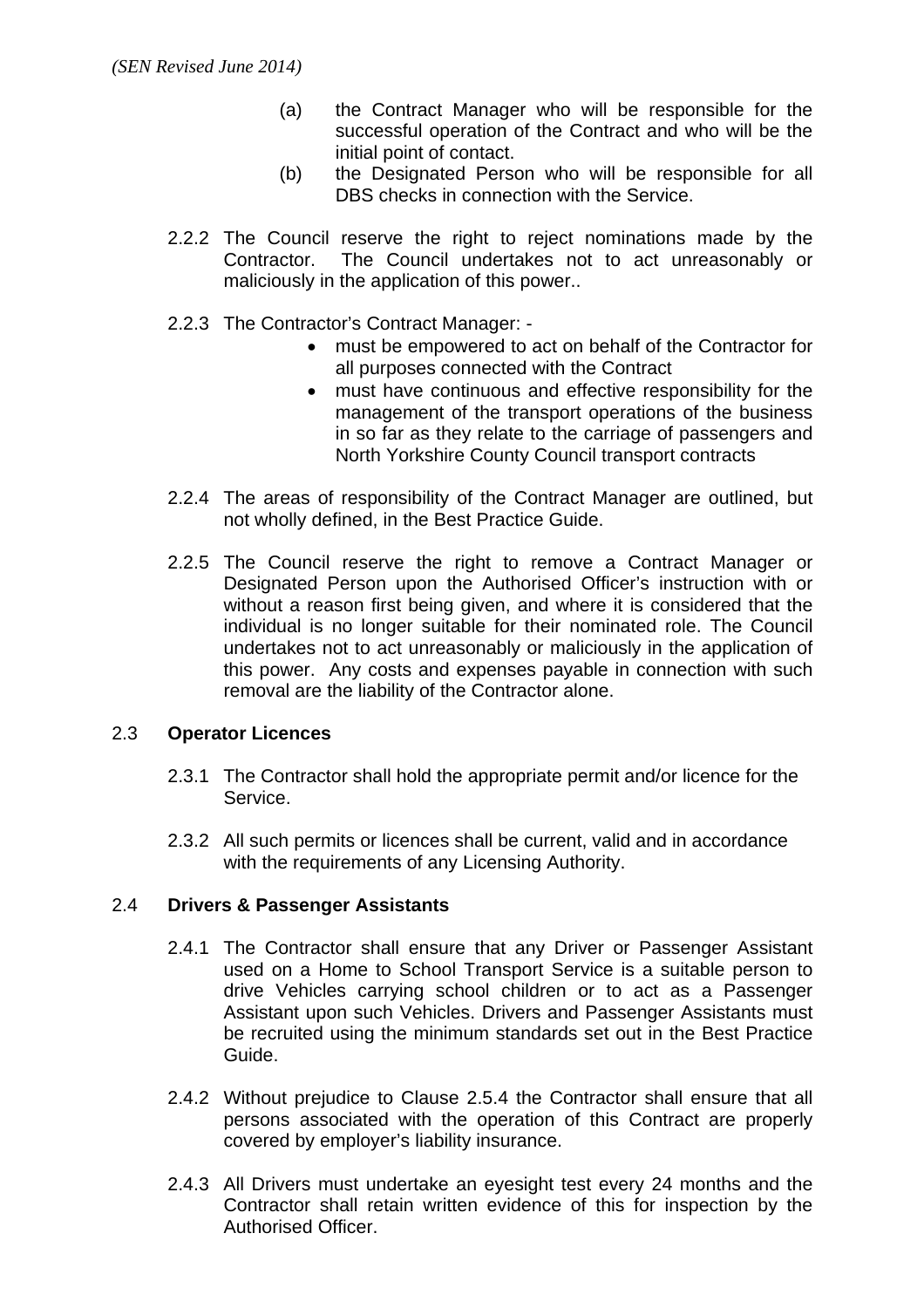- 2.4.4 Any person over the age of 65 who is used as either a Driver or a Passenger Assistant must have an annual medical check and the Contractor shall retain written evidence of this for inspection by the Authorised Officer.
- 2.4.5 The Contractor shall comply with DBS vetting procedures as required by the Council and any new statutory legislation introduced.
- 2.4.6 Where self-employed drivers are to be used the Contractor must maintain personnel records including training records as if such drivers were employees and such records should be available for inspection on request.
- 2.4.7 The Contractor will ensure that payroll records are maintained for all employees
- 2.4.8 The Contractor must ensure that all Drivers wear a seatbelt where one is fitted to the Vehicle.
- 2.4.9 The Contractor shall immediately remove a Driver or Passenger Assistant from any Service upon the Authorised Officer's instruction with or without a reason first being given. The Council undertakes not to act unreasonably or maliciously in the application of this power. Any costs and expenses payable in connection with such removal are the liability of the Contractor alone.
- 2.4.10 The Contractor shall ensure that all Drivers shall hold the appropriate driver's licence for the Vehicle
- 2.4.11 Where a Vehicle will be operated under a permit issued under section 19 or 22 of the Transport Act 1985 or in association with an approved voluntary car scheme then all drivers must have successfully completed a MIDAS assessment.
- 2.4.12 The licences referred to in 2.4.10 shall be current, valid and in accordance with the requirements of any Licensing Authority.
- 2.4.13 The Contractor must have in place a system which monitors checks of all the Driving Licenses of all the individuals working on the councils contract(s). The system must include a six monthly check and must be kept available for inspection by the Authorised Officer at any time without notice.
- 2.4.14 The Contractor shall ensure that staff engaged by it for the purposes of the Service are issued with, understand and use where necessary, the information contained in the Best Practice Guide.
- 2.4.15 The Contractor shall take all such steps as are reasonably necessary to ensure that all Drivers are fit to work whilst engaged on the Service and are not rendered unsuitable by reason of alcohol/substance/drug abuse or sleep deprivation, illness or any other cause.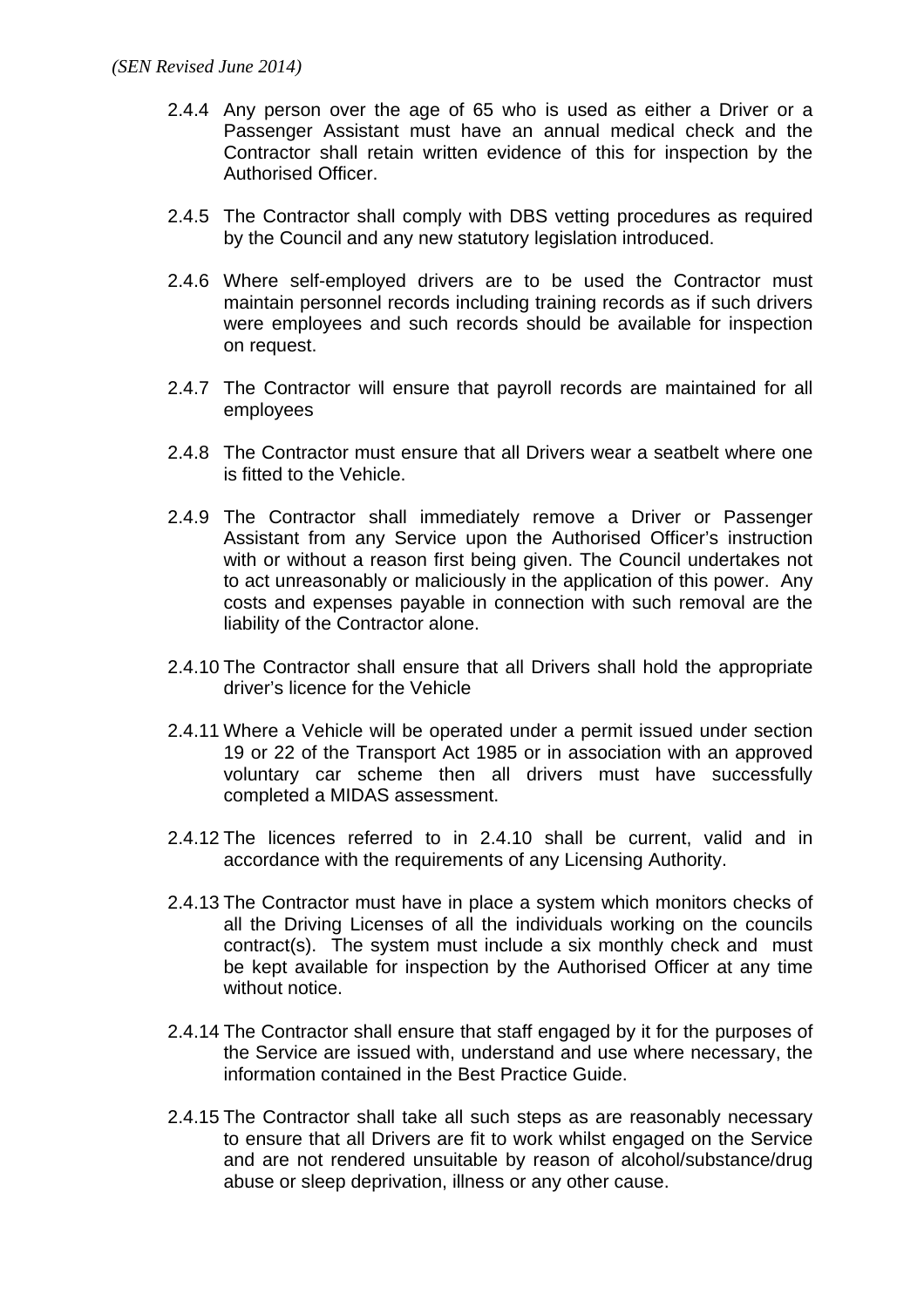- 2.4.16 The Contractor shall ensure that all Drivers are equipped with a mobile telephone connected to the network most appropriate to the area served. A mobile telephone is not required if the Vehicle is fitted with a two way radio system that will function over most of the route.
- 2.4.17 The Contractor shall ensure that the Service is operated in accordance with the relevant drivers' hours regulations.
- 2.4.18 The Contractor shall ensure that the all drivers and passenger assistants must wear, and have visible, the NYCC DBS Badge when working on NYCC Contract(s).

### 2.5 **Insurance**

- 2.5.1 The Contractor shall ensure that adequate motor insurance for hire and reward covering third party injury and losses arising in connection with the Service is maintained by itself and by any self-employed drivers throughout the Term. The minimum period of insurance renewal is 3 months. The limitation in respect of third party property damage caused by either private car or commercial vehicle should be for a minimum of £10million separately for each.
- 2.5.2 The Contractor shall indemnify the Council against all actions, claims, damages, costs and other expenses in relation to the injury to, or death of, any person, and loss of, or damage to, any property, real or personal which is attributable to the negligent act or default of the Contractor, its servants or agents and subcontractors in connection with the Service.
- 2.5.3 The Contractor shall take out and maintain and shall ensure that any self-employed drivers also take out and maintain insurance against its liabilities under Clause 2.5.2 for the minimum sum of £5million in respect of any one incident.
- 2.5.4 The Contractor must take out and maintain employer's liability insurance in a minimum amount for each and every claim, act or occurrence or series of claims, acts or occurrences which complies with statutory requirements (which at the date of this Contract is £10million). The Contractor must ensure that the liability insurance covers volunteers and those who work on a self-employed basis on the contract.
- 2.5.5 The Contractor shall supply to the Council on request copies of all insurance policies, cover notes, premium receipts and other documents necessary to establish compliance with Clause 2.5. This also relates to self-employed drivers and copies of these documents must be retained by the Contractor where such drivers are undertaking work on their behalf

## 2.6 **Vehicles**

2.6.1 The Contractor shall ensure that Vehicles shall comply with all relevant requirements of law relating to construction, equipment and use and shall ensure that the Vehicles are properly taxed, tested, licensed and insured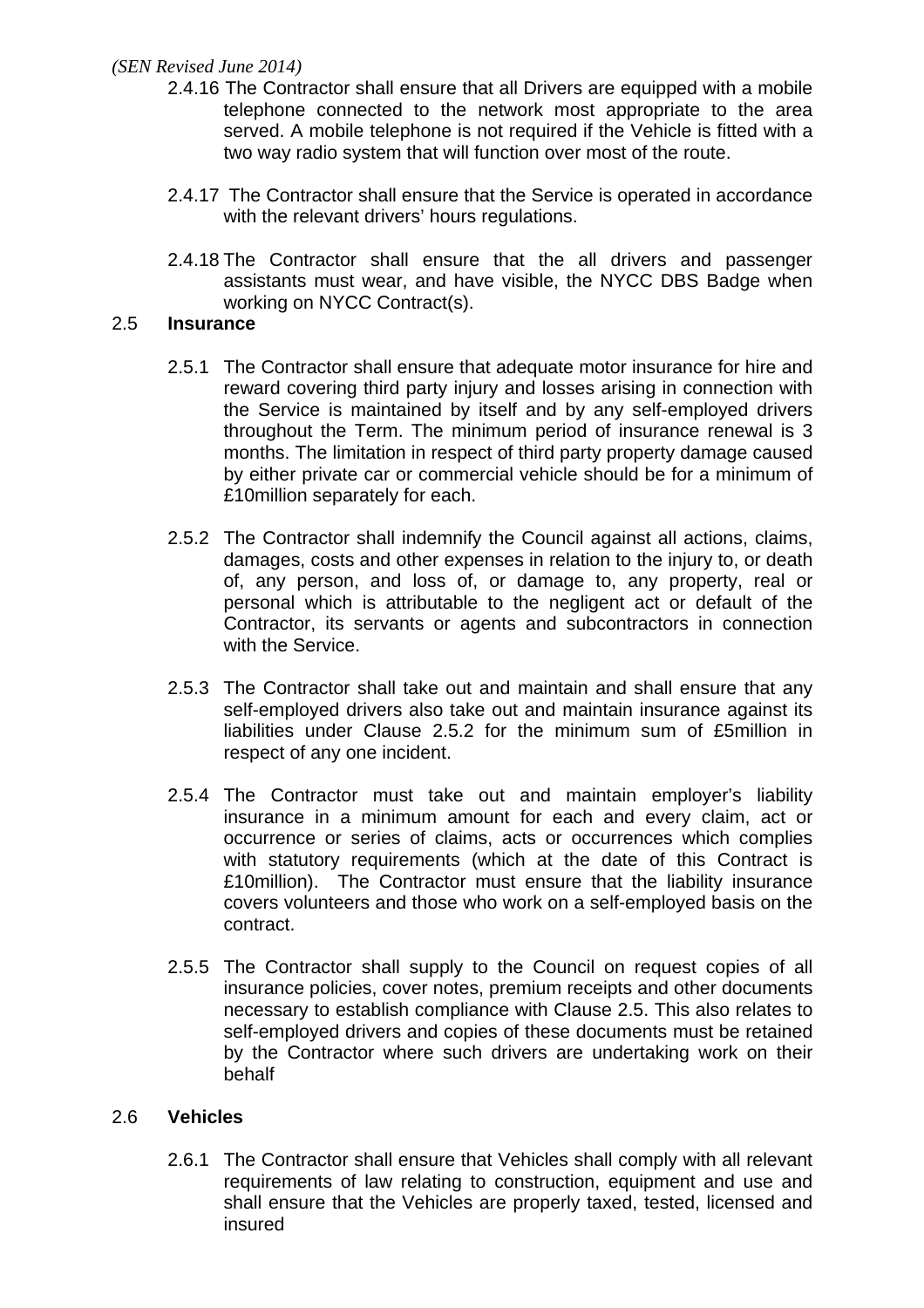- 2.6.2 Vehicles with fewer than nine passenger seats must not in any circumstances be operated under a PCV operator's licence unless agreed by the Authorised Officer.
- 2.6.3 Where required by law, the Contractor shall ensure that all Vehicles shall be equipped with one 3-point seat belt in good working order for each person carried and will operate in accordance with the law and further guidance issued by the Department of Transport or the Council through the Best Practice Guide.
- 2.6.4 Any vehicle with fewer than 9 passenger seats must have 3-point seat belts fitted. Any seats fitted with lap belts are not to be used by any person carried. One forward facing seat for each person carried should be available, however vehicles with rear facing seats and 3-point seat belts may be considered for use only following a Transport Assessment by the Council. Seatbelts must be suitable for those using them or adapted where possible and required.
- 2.6.5 The Contractor shall ensure that where the Service comprises a Home to School Transport Service, for a Vehicle with fewer than nine passenger seats seatbelts are properly worn by all passengers and appropriate restraints and seats are provided in accordance with the law and further guidance issued by The Department of Transport or the Council through the Best Practice Guide.
- 2.6.6 Where seatbelts are fitted to a vehicle with nine or more passenger seats then the Contractor shall ensure that it takes all reasonable steps to ensure that the passengers are notified that they are required to wear a seatbelt at all times. This is to be done by means of an announcement or audio-visual presentation as passengers join the bus and/or a designated sign, approved by the Department for Transport (DfT). See the Best Practice Guide for further information.
- 2.6.8 The Contractor shall ensure that Vehicles are kept in good repair, meet the minimum legal requirements and are maintained to the Council's satisfaction. The Vehicles must be clean and tidy, both internally and externally, and the interior must be free from strong odours or perfumes.
- 2.6.9 A daily walk round (first use) check must be undertaken by a responsible person acting on behalf of the Contractor before a vehicle is first used. Details of the items to be checked are included in the Best Practice Guide.
- 2.6.10 A copy of the defect sheet recording the First Use check each day must be kept with the Vehicle and be available for inspection unless otherwise agreed by the Authorised Officer.
- 2.6.11 The Authorised Officer and any person nominated by him shall be allowed reasonable access by the Contractor to examine Vehicles, the Contractor's premises and records relating to the maintenance and operation of the Vehicles and the provision of the Service.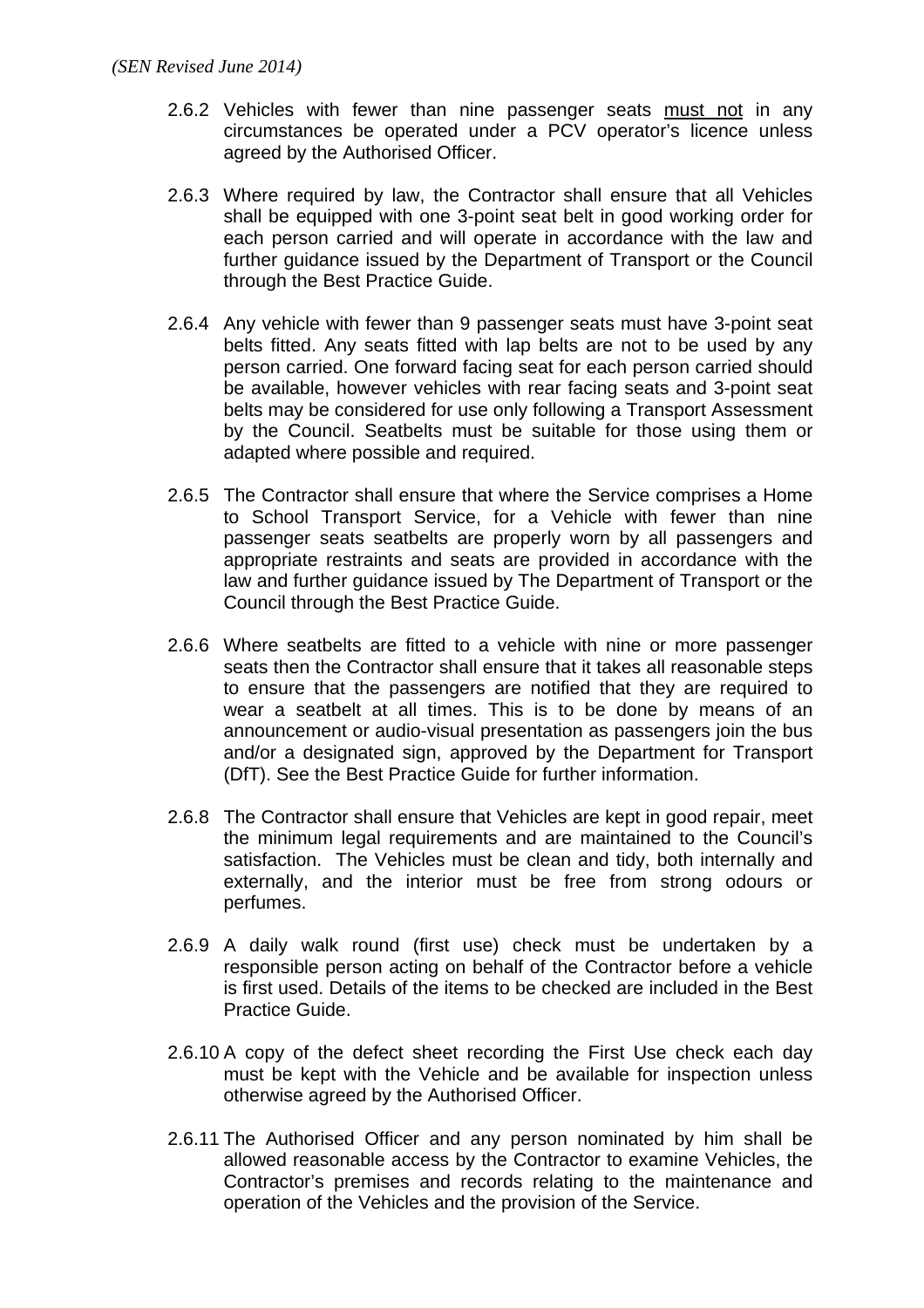- 2.6.12 The Contractor shall ensure that scheduled vehicle inspections are undertaken by a competent person and the Council recommends as a minimum has completed the VOSA "PSV inspection standards and procedures including vehicle roadworthiness checks (CoD) training". Non PCV vehicles must be inspected every 13 weeks (this can include MOT and the Taxi Licensing Authority test )
- 2.6.13 Maintenance, inspection and first use check records must be kept for a minimum of fifteen months for all Vehicles operating on the Service.
- 2.6.14 The Contractor shall ensure that all Vehicles shall be fitted with a serviceable foam or water fire extinguisher which complies with current legislation and that Drivers have received adequate training in its use.
- 2.6.15 The Contractor shall ensure that all PCVs are fitted with a serviceable reversing horn which must be used when the Vehicle is reversing except where otherwise agreed by the Authorised Officer.
- 2.6.16 All PCVs must be fitted with wheel nut indicators except where otherwise agreed by the Authorised Officer.
- 2.6.17 The Contractor shall ensure that all Vehicles comply with the details submitted in the Tender, or as otherwise agreed in writing by the Authorised Officer.
- 2.6.18 The Contractor shall ensure that all Vehicles, including taxis, display the destination, service number and other information required by the Schedule.
- 2.6.19 Local Bus Contracts, The following condition applies to contracts for Local Bus Services:

#### **Vehicle Age:**

Unless otherwise stated in the Schedule 1, the maximum age for vehicles used for the duration of this contract will be:

- 7 years for vehicles of 21 seats and fewer
- 12 years for vehicles of 22 seats and over
- 2.6.20 Vehicles fitted with passenger wheelchair lifts, which must conform to LOLER 98 Regulations, require an annual LOLER weight test certificate and evidence of an inspection by a competent person every 6 months.

## 2.7 **Training and Introductory Visits**

2.7.1 The Contractor will arrange for Drivers and Passenger Assistants to participate in training programmes for the safety and well being of passengers organised by the Council. These will be of up to half a day's duration and the Council would not normally require any individual to attend more than one such training session during each academic year.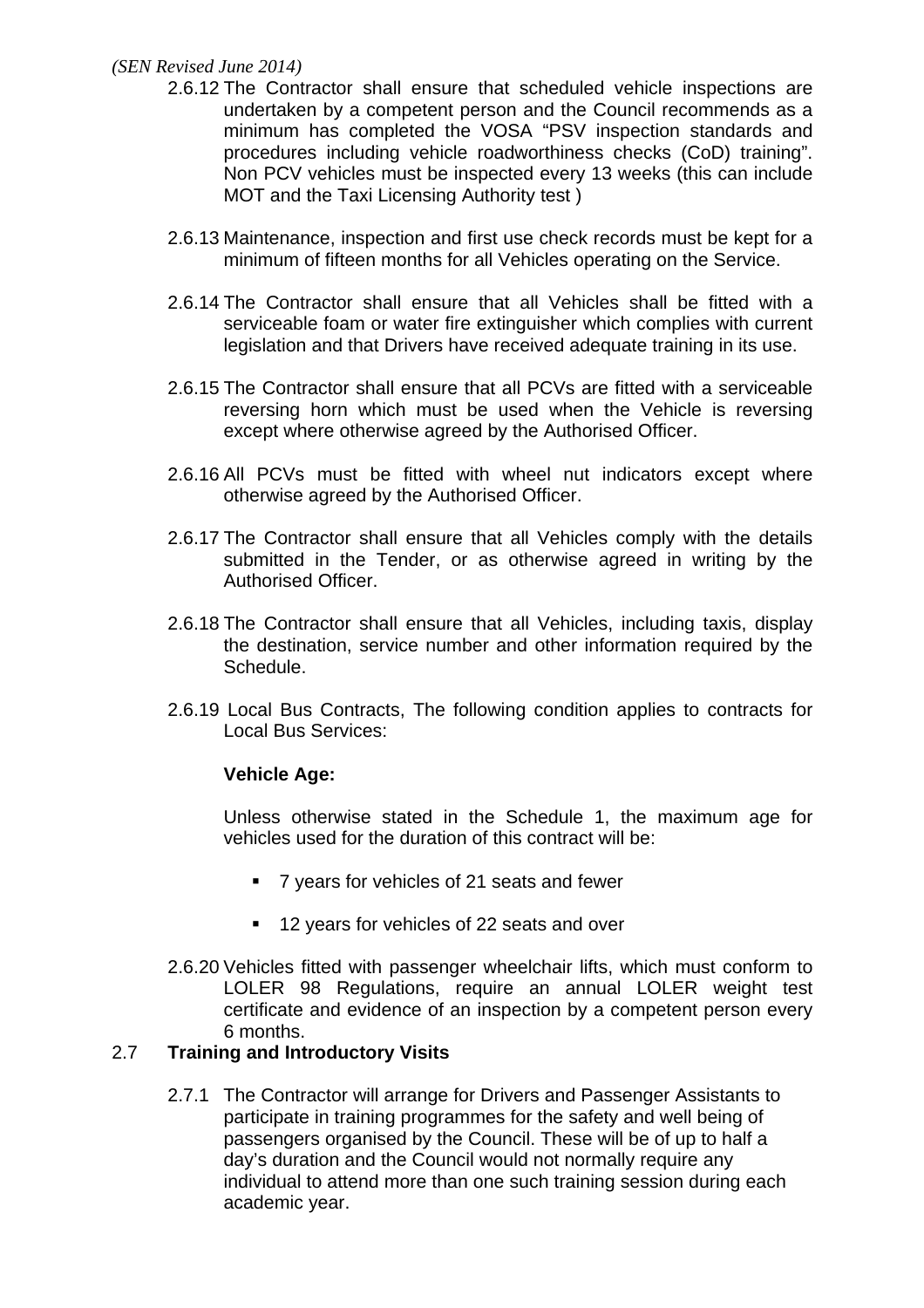2.7.2 Where the Service is provided to a primary school for the first time by the Contractor and where a Vehicle with fewer than 30 seats is being used to provide the Service at any school the Authorised Officer may require the Contractor to arrange for the Driver (and any Passenger Assistant) to attend either the home or the school to meet the pupils who are to be carried.

### 2.8 **Passengers**

- 2.8.1 The Council will issue all pupils entitled to free home to school transport with a travel permit. The Contractor shall ensure that Drivers shall check such permits on a regular basis and the Contractor will provide the Authorised Officer with details of the name and school of any child travelling on Home to School Transport Service without such a permit ; on a local bus Service, non-permit holders shall pay the appropriate fare to the Contractor. Pupils should not be refused travel without the prior agreement of the Authorised Officer on a home to school Service.
- 2.8.2 The Contractor shall ensure the safety and well-being of all passengers on any Vehicle.
- 2.8.3 The Contractor shall not eject any pupil from a Vehicle before the desired stop except in circumstances where the actions of the pupil have constituted a genuine threat to the safety of the Driver or other passengers. If such action takes place, the Contractor shall notify the Authorised Officer immediately.
- 2.8.4 The Contractor shall ensure that wherever practicable no standing passengers are carried on a journey which caters principally for school children. Where overloading occurs the Authorised Officer should be informed immediately.

## 2.9 **Provision of Information**

- 2.9.1 Whenever required by the Contract Manager the Contractor will provide access to all documentation relating to the Service including (but without limitation) licences, permits and certificates relating to Drivers, Passenger Assistant or Vehicles. The Contract Manager may take copies of such material.
- 2.9.2 The Contractor shall notify the Contract Manager immediately the Contractor becomes aware of any action or prosecution in relation to any Vehicle, operating base or facility, Driver, Passenger Assistant or any other person connected with the Service. This includes any investigations or public inquiries carried out by a Taxi Licensing authority or the Traffic Commissioner regardless of whether they relate to North Yorkshire County Council contract operations or not.
- 2.9.3 The Contractor shall permit access with reasonable notice to nominated representatives of the Council to relevant accounts and other financial records.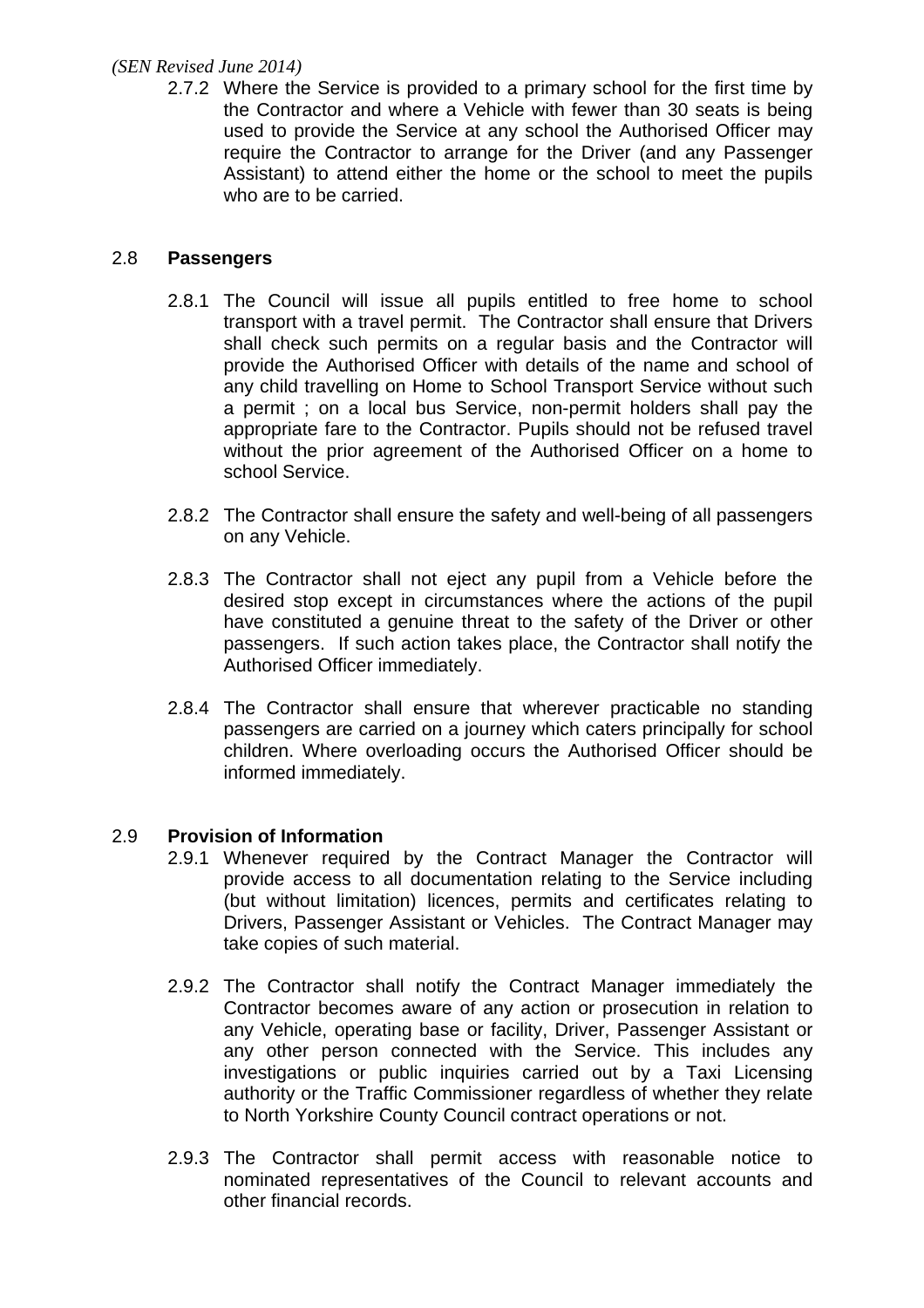- 2.9.4.1 In clause 2.9.4 "FOI" means the Freedom of Information Act 2000; "exempt information" means information falling into the exemptions set out in the FOI; "confidential information" means information to which confidentiality or commercial interests exemptions within FOI may apply and "working day" means Monday to Friday inclusive except Bank Holidays.
- 2.9.4.2 The Council is bound by the provisions of the Freedom of Information Act (FOI) and information relating to this Contract and to the Service may need to be disclosed to third parties in order for the Council to meet its obligations under the FOI.
- 2.9.4.3 The Contractor shall make all reasonable efforts to assist the Council in meeting its obligations under the FOI. If the Council receives an access request under the FOI, the Contractor shall upon request provide:
	- (a) to the Council a copy of information requested which is held by the Contractor on behalf of the Council within a period of 5 Working Days;
	- (b) access to the Contract Manager, within a period of 5 Working Days, to inspect information held by the Contractor on behalf of the Council.
- 2.9.4.4 Where it is necessary for the Contractor to provide information to the Council which it believes to be Exempt Information it shall state in writing to the Council the nature of the information and the relevant exemption. The Council will use reasonable endeavours to consult with the Contractor before disclosing such information under the FOI. The Contractor acknowledges that the final decision whether to disclose such information will rest with the Council and not with the Contractor. Nothing contained in this Contract or any documents or negotiations relating to this Contract shall prevent the Council from disclosing any information which (in the Council's reasonable opinion or in accordance with any recommendation, notice or decision of a competent authority) it is required to disclose under the FOI.
- 2.9.4.5 The Contractor shall observe the Council's Retention and Destruction Policy (details of which shall be provided by the Council to the Contractor upon request) and shall not destroy information other than in accordance with this policy. If the Council notifies the Contractor of a request for information held by the Contractor which is due for destruction the Contractor shall immediately suspend destruction of that information to allow disclosure to take place. Upon the termination of this Contract the parties shall agree which party has the control of the retained information. Should the Contractor retain control of the information this clause shall remain in force beyond the termination of this Contract.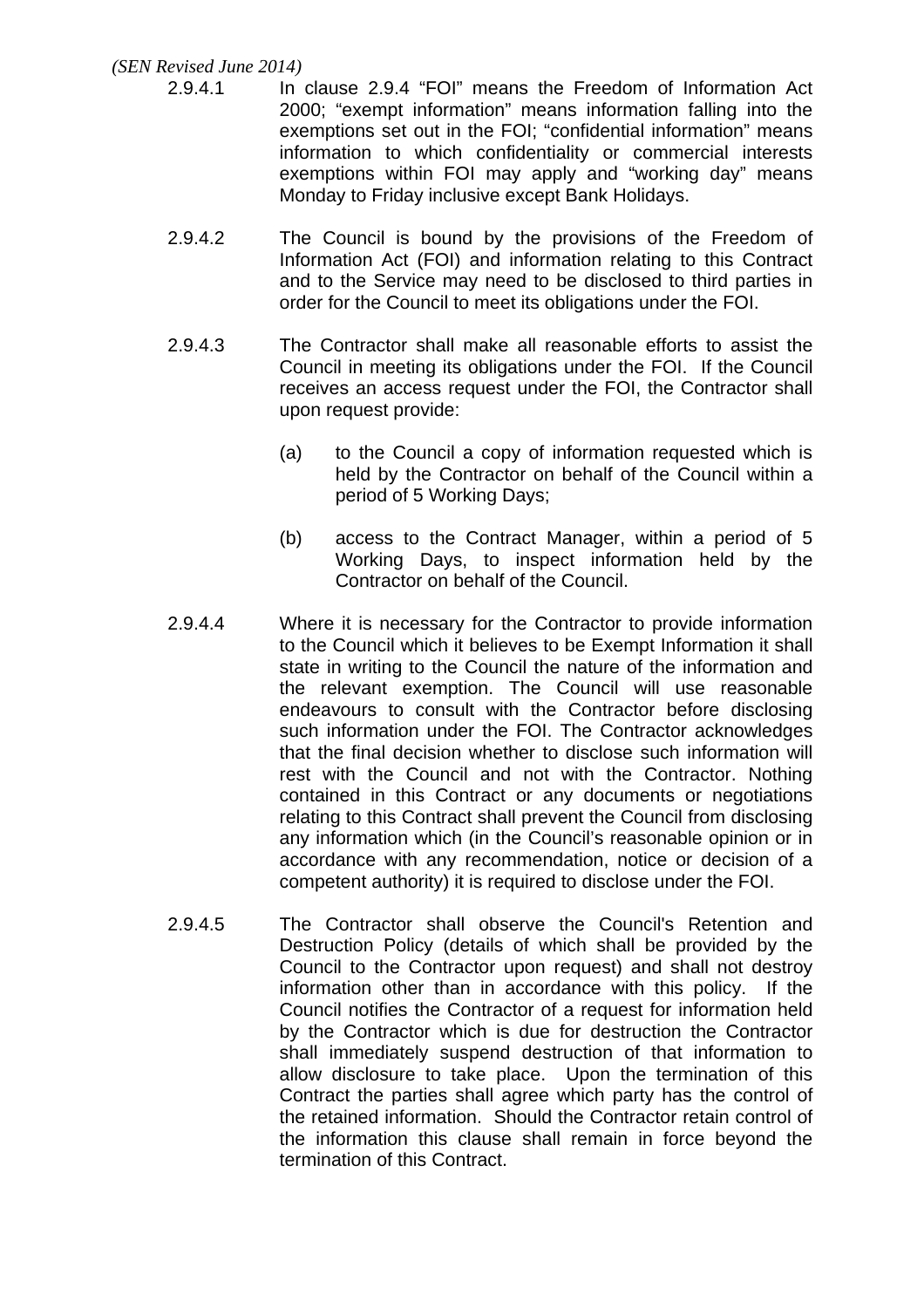- 2.9.4.6 The Contractor shall maintain an adequate records management system which will enable it to access the information within the time limits prescribed.
- 2.9.4.7 The Contractor shall indemnify the Council against all claims, demands, actions, costs, proceedings and liabilities which the Council directly incurs due to the Contractor's (or any subcontractor's) breach of this clause 2.9 or any part of it.

### 2.10 **Surveys**

- 2.10.1 The Contractor shall complete or distribute survey forms relating to the Service as the Contract Manager may require from time to time.
- 2.10.2 The Council may itself undertake surveys on any Vehicle at any time without notice.

### 2.7 **Training and Introductory Visits**

- 2.7.1 The Contractor will arrange for Drivers and Passenger Assistants to participate in training programmes for the safety and well being of passengers organised by the Council. These will be of up to half a day's duration and the Council would not normally require any individual to attend more than one such training session during each academic year.
- 2.7.2 Where the Service is provided to a primary school for the first time by the Contractor and where a Vehicle with fewer than 30 seats is being used to provide the Service at any school the Authorised Officer may require the Contractor to arrange for the Driver (and any Passenger Assistant) to attend either the home or the school to meet the pupils who are to be carried.

#### 2.8 **Passengers**

- 2.8.1 The Council will issue all pupils entitled to free home to school transport with a travel permit. The Contractor shall ensure that Drivers shall check such permits on a regular basis and the Contractor will provide the Authorised Officer with details of the name and school of any child travelling on Home to School Transport Service without such a permit ; on a local bus Service, non-permit holders shall pay the appropriate fare to the Contractor. Pupils should not be refused travel without the prior agreement of the Authorised Officer on a home to school Service.
- 2.8.2 The Contractor shall ensure the safety and well-being of all passengers on any Vehicle.
- 2.8.3 The Contractor shall not eject any pupil from a Vehicle before the desired stop except in circumstances where the actions of the pupil have constituted a genuine threat to the safety of the Driver or other passengers. If such action takes place, the Contractor shall notify the Authorised Officer immediately.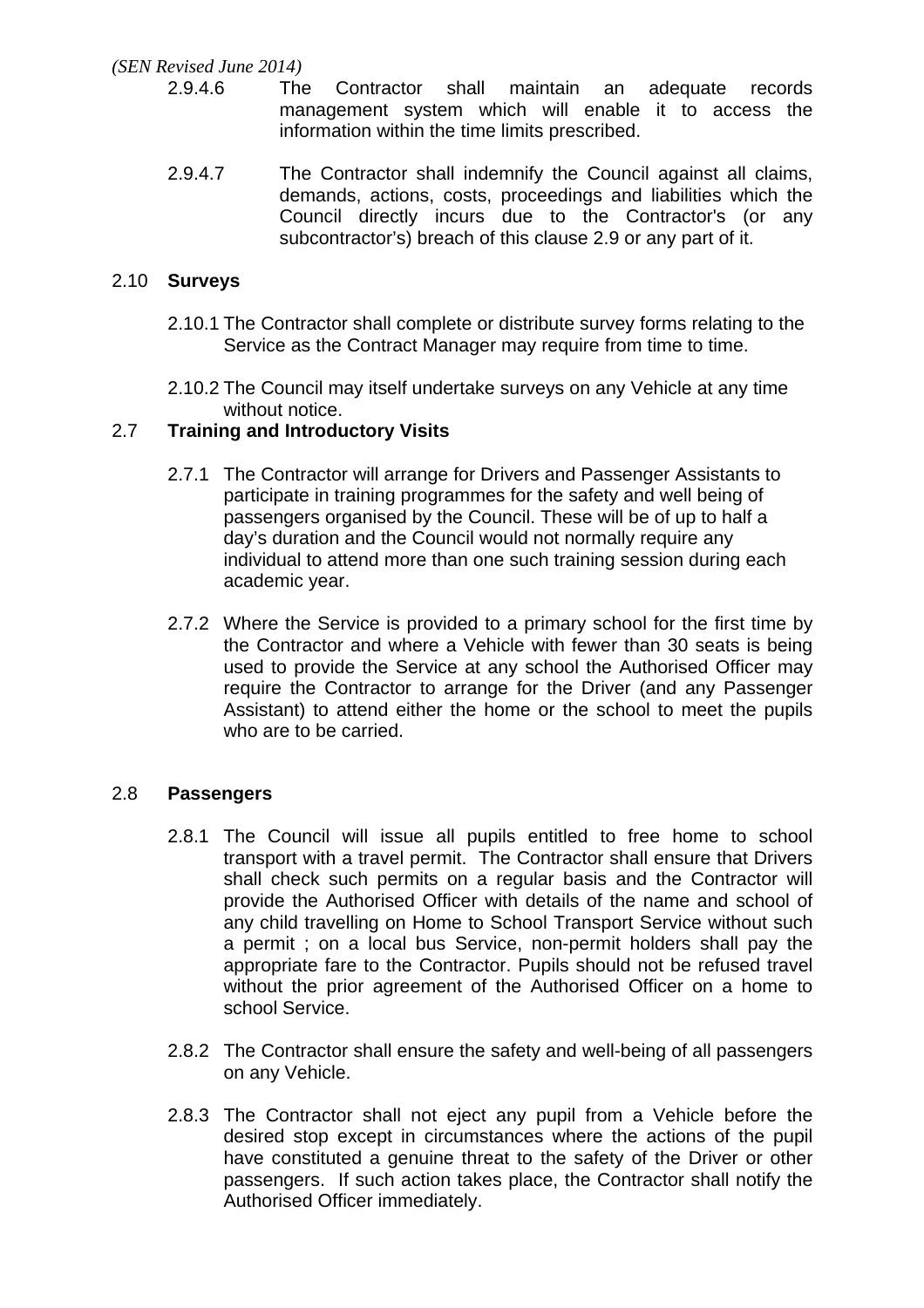2.8.4 The Contractor shall ensure that wherever practicable no standing passengers are carried on a journey which caters principally for school children. Where overloading occurs the Authorised Officer should be informed immediately.

#### 2.9 **Provision of Information**

- 2.9.1 Whenever required by the Contract Manager the Contractor will provide access to all documentation relating to the Service including (but without limitation) licences, permits and certificates relating to Drivers, Passenger Assistant or Vehicles. The Contract Manager may take copies of such material.
- 2.9.2 The Contractor shall notify the Contract Manager immediately the Contractor becomes aware of any action or prosecution in relation to any Vehicle, operating base or facility, Driver, Passenger Assistant or any other person connected with the Service. This includes any investigations or public inquiries carried out by a Taxi Licensing authority or the Traffic Commissioner regardless of whether they relate to North Yorkshire County Council contract operations or not.
- 2.9.3 The Contractor shall permit access with reasonable notice to nominated representatives of the Council to relevant accounts and other financial records.
- 2.9.4.1 In clause 2.9.4 "FOI" means the Freedom of Information Act 2000; "exempt information" means information falling into the exemptions set out in the FOI; "confidential information" means information to which confidentiality or commercial interests exemptions within FOI may apply and "working day" means Monday to Friday inclusive except Bank Holidays.
- 2.9.4.2 The Council is bound by the provisions of the Freedom of Information Act (FOI) and information relating to this Contract and to the Service may need to be disclosed to third parties in order for the Council to meet its obligations under the FOI.
- 2.9.4.3 The Contractor shall make all reasonable efforts to assist the Council in meeting its obligations under the FOI. If the Council receives an access request under the FOI, the Contractor shall upon request provide:
	- (a) to the Council a copy of information requested which is held by the Contractor on behalf of the Council within a period of 5 Working Days;
	- (b) access to the Contract Manager, within a period of 5 Working Days, to inspect information held by the Contractor on behalf of the Council.
- 2.9.4.4 Where it is necessary for the Contractor to provide information to the Council which it believes to be Exempt Information it shall state in writing to the Council the nature of the information and the relevant exemption. The Council will use reasonable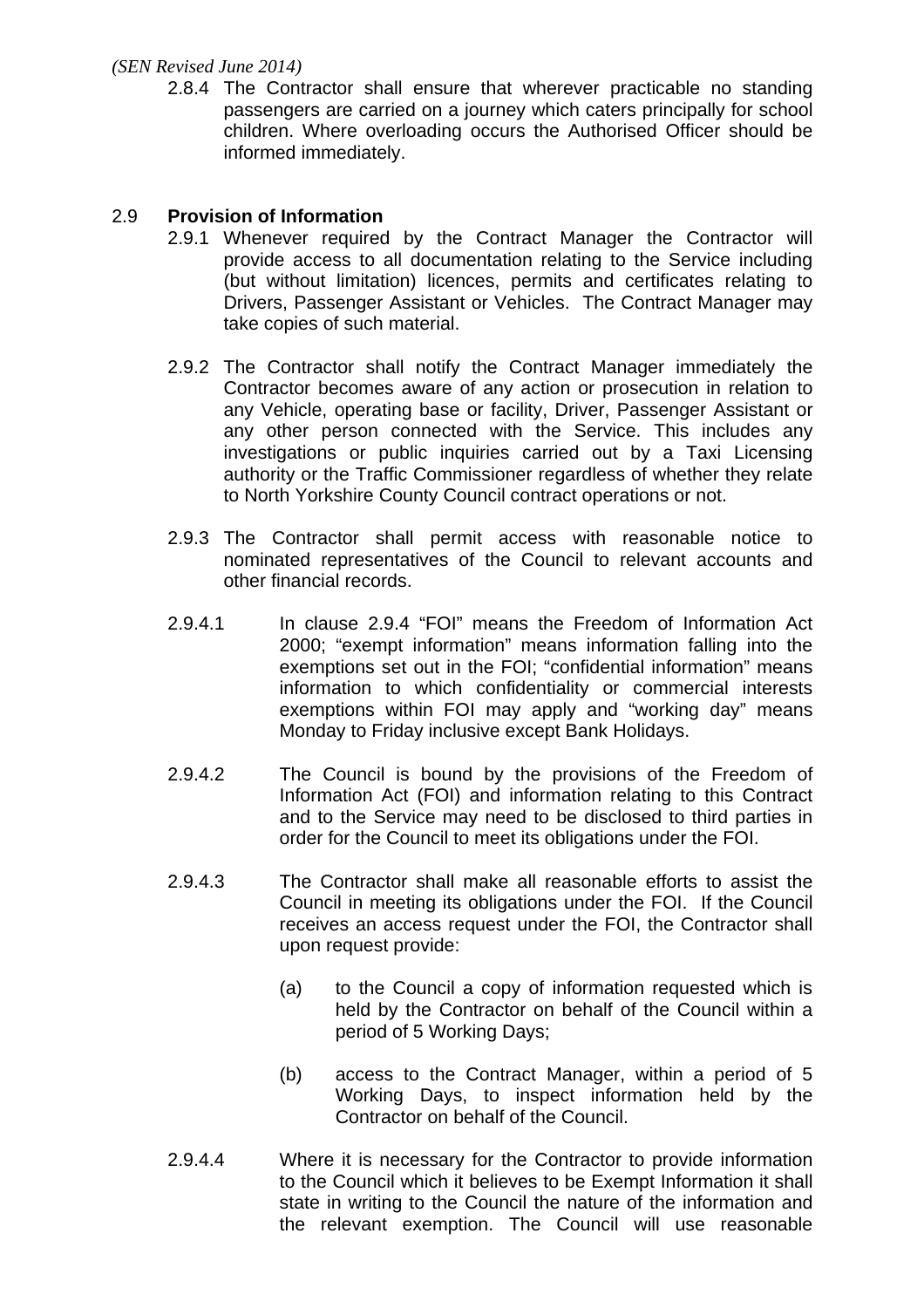endeavours to consult with the Contractor before disclosing such information under the FOI. The Contractor acknowledges that the final decision whether to disclose such information will rest with the Council and not with the Contractor. Nothing contained in this Contract or any documents or negotiations relating to this Contract shall prevent the Council from disclosing any information which (in the Council's reasonable opinion or in accordance with any recommendation, notice or decision of a competent authority) it is required to disclose under the FOI.

- 2.9.4.5 The Contractor shall observe the Council's Retention and Destruction Policy (details of which shall be provided by the Council to the Contractor upon request) and shall not destroy information other than in accordance with this policy. If the Council notifies the Contractor of a request for information held by the Contractor which is due for destruction the Contractor shall immediately suspend destruction of that information to allow disclosure to take place. Upon the termination of this Contract the parties shall agree which party has the control of the retained information. Should the Contractor retain control of the information this clause shall remain in force beyond the termination of this Contract.
- 2.9.4.6 The Contractor shall maintain an adequate records management system which will enable it to access the information within the time limits prescribed.
- 2.9.4.7 The Contractor shall indemnify the Council against all claims, demands, actions, costs, proceedings and liabilities which the Council directly incurs due to the Contractor's (or any subcontractor's) breach of this clause 2.9 or any part of it.

## 2.10 **Surveys**

- 2.10.1 The Contractor shall complete or distribute survey forms relating to the Service as the Contract Manager may require from time to time.
- 2.10.2 The Council may itself undertake surveys on any Vehicle at any time without notice.

# 2.11 **Smoking Policy, Carriage of Goods**

- 2.11.1 The Contractor shall ensure that no smoking (whether by Drivers, Passenger Assistants or passengers) is permitted on any Vehicle used for the Service.
- 2.11.2 The Contractor shall ensure that except with the Contract Manager's consent, goods are not carried on any Vehicle unless it is registered as a local bus service.

## 2.12 **Best Practice Guides**

2.12.1 The Contractor shall comply with the best practice guides: the Council reserve the right from time to time to issue amendments to the best practice guide and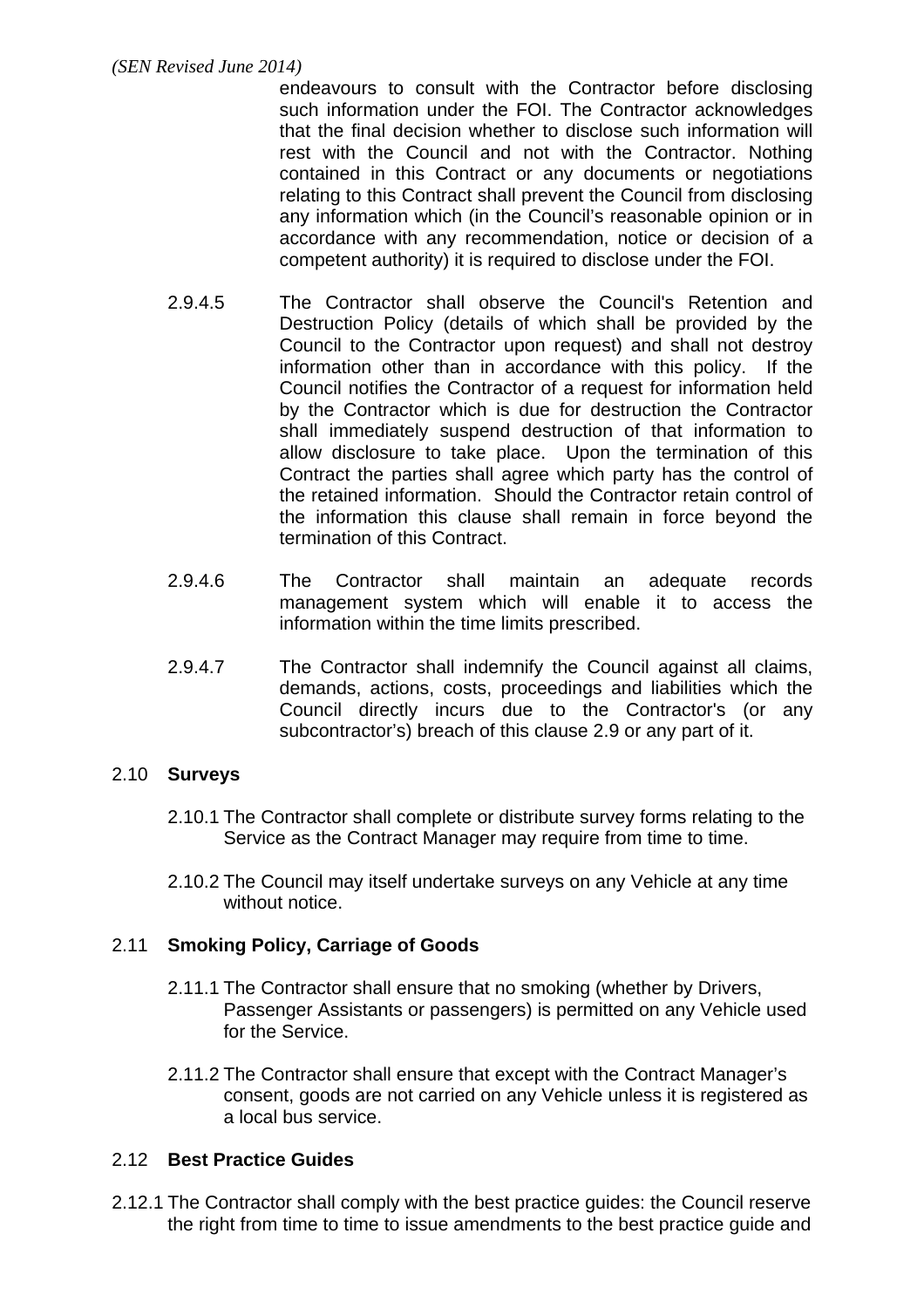shall provide copies of the same to the contractor. Such amendments shall be deemed to form part of the Conditions of Contract and the Contractor shall comply with their requirements.

### **3.0 SERVICE DETAIL**

- 3.1 The Contractor shall operate the Service on the Routes in accordance with the Contract including the details in the Schedule.
- 3.2 The Contractor shall not vary any Route or the location of any stopping place, without the prior approval of the Contract Manager.
- 3.3 The Contractor shall obtain such consents as are necessary to ensure that the Service may be provided over any part of a Route which is not on the public highway.
- 3.4 The Contractor shall be responsible for obtaining all necessary consents to use any bus station for a Route and shall be responsible for the payment of any fees for such use or for road/bridge tolls.
- 3.5 If a connecting service is provided for primary school children then the Driver must wait with any child(ren) for the arrival of the connecting service. The Contractor will be responsible for ensuring the safety of any such child(ren) where such a connection fails (including, but not limited to, making alternative arrangements for the journey).
- 3.6 The Contractor shall be responsible for obtaining all necessary consents to use any bus station for a Route and shall be responsible for the payment of any fees for such use or for road/bridge tolls.
- 3.7 If a connecting service is provided for primary school children then the Driver must wait with any child(ren) for the arrival of the connecting service. The Contractor will be responsible for ensuring the safety of any such child(ren) where such a connection fails (including, but not limited to, making alternative arrangements for the journey).
- 3.8 The Contractor may not register a Home to School contracted service as a Local Bus Service without first seeking the written consent of the Council
- 3.9 The Contractor shall ensure that any Vehicle used to operate the Service is suitable for the route followed.

#### 4.0 **INVOICES AND PAYMENT**

- 4.1 The Contractor shall submit invoices to the Council in such format as the Council may require. Invoices shall be submitted monthly (or four weekly as may be agreed) in arrears. The Council shall pay an undisputed invoice (or the undisputed part of invoices) within 28 days of receipt. The Council will not pay a proportion of any invoice on which VAT is being charged. All payments will be via the BACS payment system and an acknowledgement will be sent either by email or fax.
- 4.2 Invoices shall include:-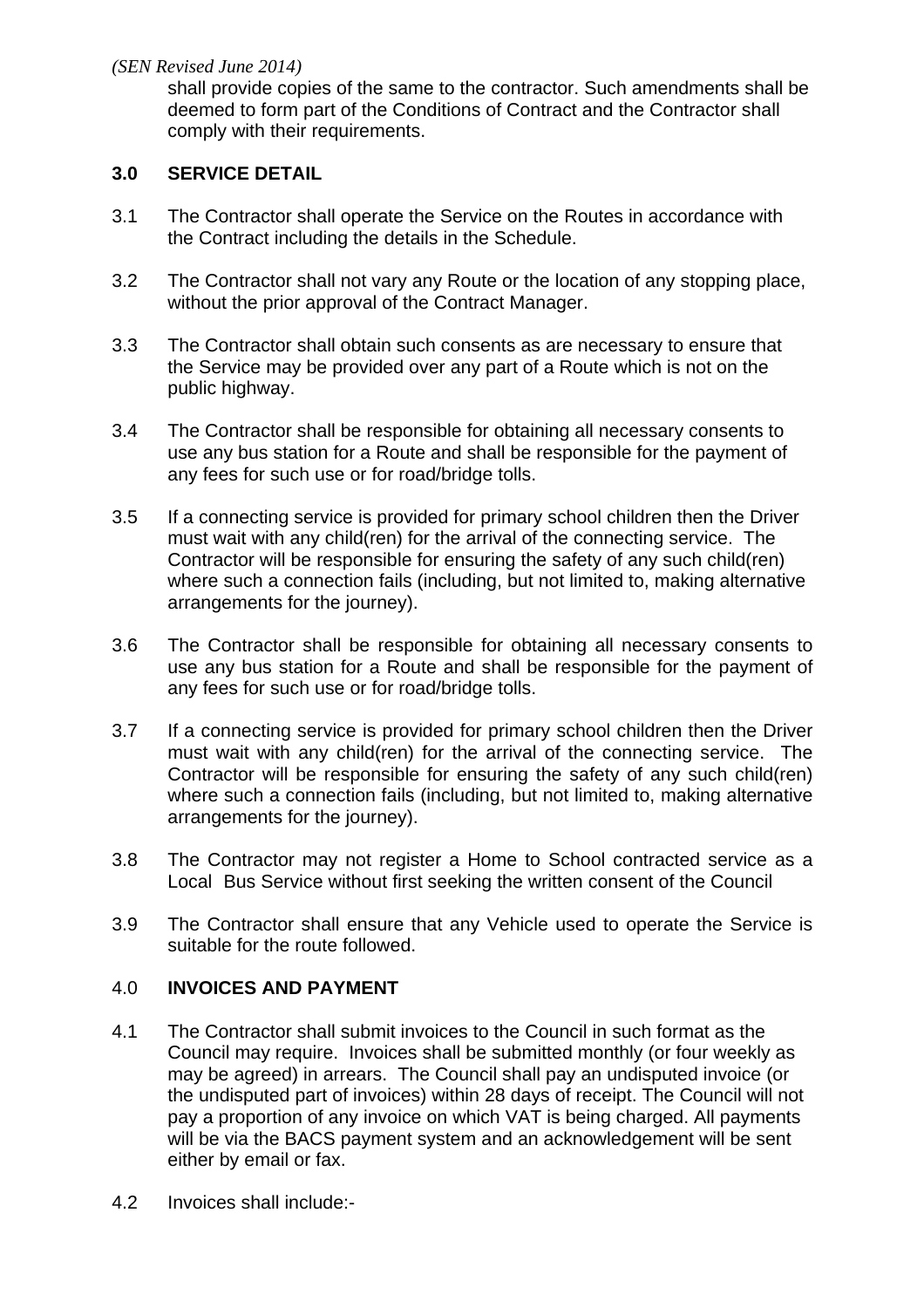- Details of journeys or part journeys not operated and the reason.
- The total scheduled mileage not operated in the period covered by the invoice.
- Full details of the Contract Charges.
- Where relevant and agreed by the Council the costs of making alternative arrangements under 3.7 above.
- NB. Where payments are made via the automatic payment system there is still a requirement for the Contractor to submit the above information on a monthly basis.
- 4.3 The Council reserves the right to withhold full payment of an invoice where the necessary information referred to in Clause 4.2 above is not provided.
- 4.4 The Council will only pay the Contract Charges for school transport journeys which were actually required and which did take place.

# 5.0 **INFLATION**

- 5.1 The Contract Charges will be reviewed by the Council upon the prior written request of the Contractor. Such a request can only be made within the three months before the annual anniversary of the start date and shall apply only to the Contract Charges for the next year of the term.
- 5.2 Any such review, if requested, will be effective on the annual anniversary of the start date or the date of application whichever is latest.

## 6.0 **SUB-CONTRACTING AND ASSIGNMENT**

- 6.1 The Contractor shall not assign this Agreement without the prior written consent of The Council.
- 6.2 The Contractor shall not sub-contract part of any Service for more than five consecutive days without the Contract Manager's prior written consent except in the case of genuine emergency. In all cases schools should be advised immediately of the name of the contractor who will provide the Service.
- 6.3 Wherever sub-contractors are used these must be included on a list supplied by the Council. The Contractor remains responsible for the provision of the Service in accordance with the Contract.

# 7.0 **VARIATION**

- 7.1 At any time(s) during the Term the Contract Manager may require the Contractor in writing to:-
	- Omit any part of the Service.
	- Provide additional transport Services.
	- Vary the scope of the Service or any part of it (by, for example, introducing variations in timing, the number of passengers to be carried, the type of Vehicle used, the Route taken or any other matter associated with the Service).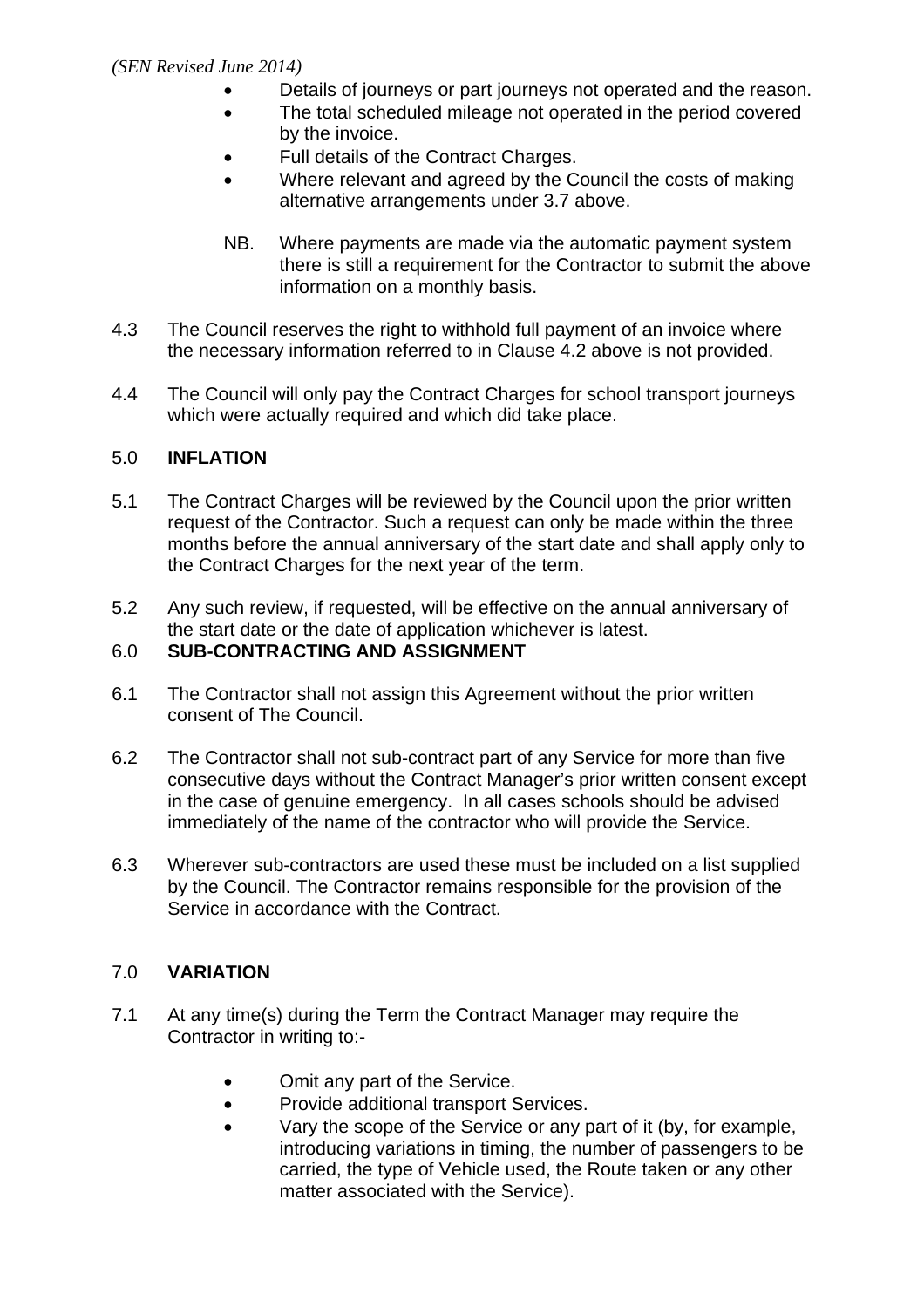- 7.2 The valuation of any variation shall be made by the Contract Manager using the current "additional mileage calculation" and will be based on vehicle type and additional mileage required.
- 7.3 From time to time the Council may require the Contractor to make changes in timing pick-up points and routing at very short notice. The Council will use all reasonable endeavours to give a minimum of 24 hours notice of such changes.
- 7.4 The Council and the Contractor shall use reasonable endeavours to agree upon the basis of any variation and its valuation but if agreement is not reached within 28 days of the original requirement in 7.1 then either the Contractor or the Council may terminate the Contract with fourteen weeks written notice.
- 7.5 The Corporate Director may require the Contractor to include additional stopping points on any Route; except where the vehicle used for the Route is of insufficient capacity to accommodate the additional passengers collected (in which circumstances  $7.1 - 7.3$  will apply). This requirement will not involve any additional payment being made to the Contractor.
- 7.6 At any time(s) during the Term the Contractor may propose variations to the Corporate Director who will consider them on their merits and where agreed, the Contract will be varied accordingly. For the avoidance of doubt a variation proposed by the Contractor but not accepted by the Council will not entitle either party to terminate the Contract under 7.3 above.

#### 8.0 **DEFAULT**

- 8.1 Where the Council receives a complaint about the standard of the Service then an Incident Report will be issued by the Council.
- 8.2 If the Contractor has defaulted in the provision of the Service (whether through failure to comply with the Contract Standards or otherwise) then the Council may, without prejudice to any other remedies available to it, serve a notice upon the Contractor (which will be termed a "default notice" in this clause).
- 8.3 Default notices shall specify the nature of the default and where appropriate shall specify how and when the Contractor is to remedy the default.
- 8.4 The Contractor shall comply with the default notice but may make representations to the Contract Manager on the matters referred to in it which the Contract Manager shall consider and, as necessary, discuss with the Contractor.
- 8.5 Unless a default notice is withdrawn by the Contract Manager as a consequence of the representations made by the Contractor under 8.4 the Contractor shall pay the Council an amount which represents 25% of the Contract Charges payable for the journey(s) in respect of which the default notice was served or the sum of £10 whichever shall be the greater. This sum may be deducted from the Contract Charges by the Contract Manager.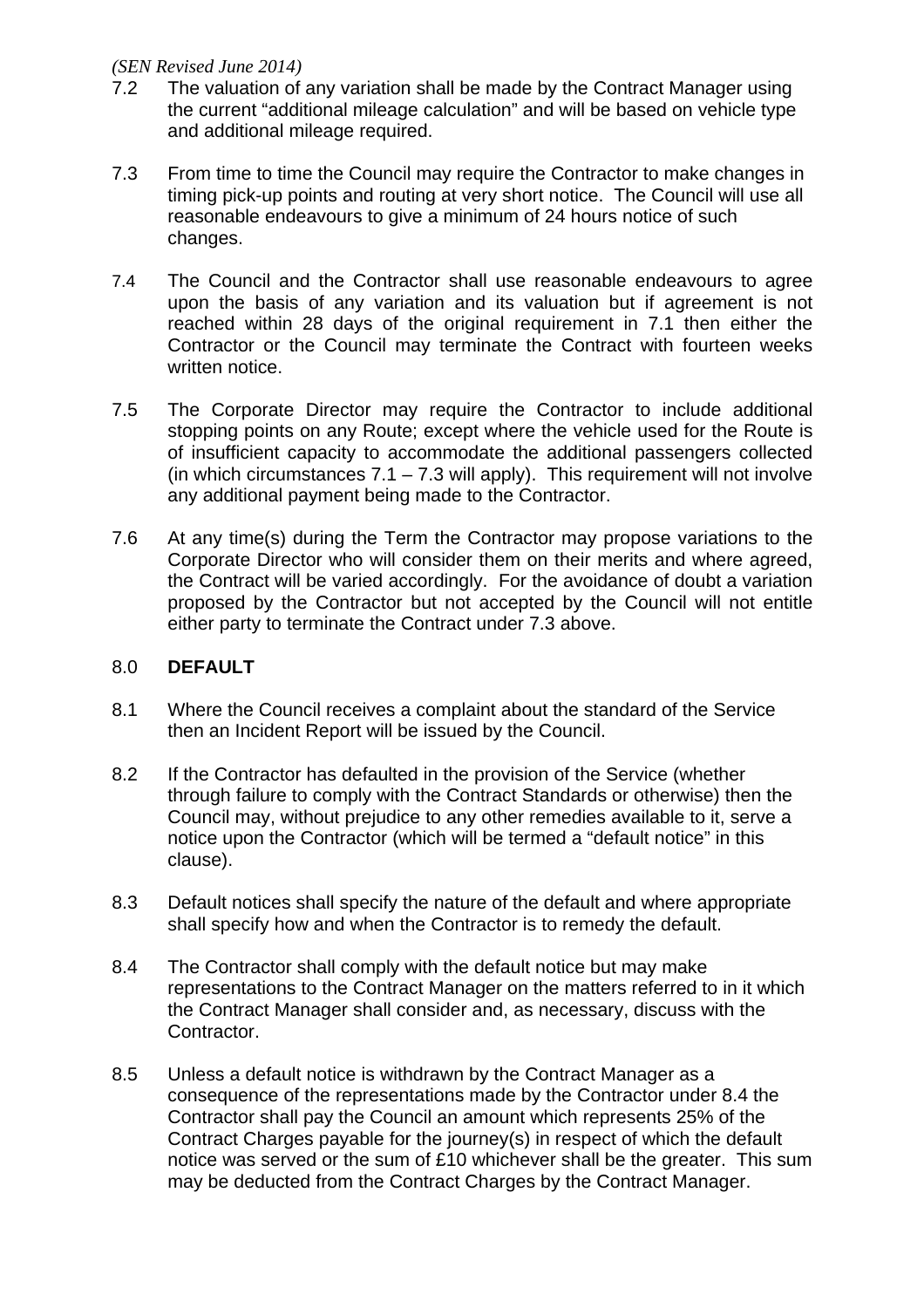- 8.6 The Contractor and the Council agree that the sums payable to the Council in respect of default notices represent a reasonable estimate of the cost incurred by the Council in investigating the default, serving the default notice and, where relevant, checking for compliance
- 8.7 In addition to the default notice provisions in Clause  $8.1 8.6$  the following provisions shall also apply to a default by the Contractor:-
	- (a) The Council will not pay for any part of the Service which is not provided by the Contractor.
	- (b) Without terminating the Contract as a whole the Council may arrange for the Service to be provided by a third party or by itself (in whole or in part) until such time as the Contractor has satisfied the Contract Manager that it is able to provide the Service (or the relevant part of it) to the Contract Standard; in such instances the Council shall charge the Contractor the costs reasonably incurred by it in making the alternative arrangements for the Service to be provided to the extent that such costs exceed the relevant Contract Charges.
- 8.8 Examples of circumstances which may cause a Default notice to be issued include the matters referred to in the schedule as "Defaults". The list is not exhaustive as a default constitutes any failure of the Contractor to comply with the Contract Standards.

## 9.0 **SUSPENSION OF THE SERVICE**

9.1 If the Service is suspended, no Contract Charges are payable for the Service for the period of suspension, either during the suspension or at any other time.

## 10.0 **TERMINATION**

- 10.1 If the Contractor:
	- is in persistent and/or fundamental breach of the Contract; or
	- has materially misrepresented any information in the Tender (upon which the Council has relied in appointing the Contractor); or
	- becomes bankrupt; or
	- has a receiver or liquidator appointed; or
	- has a winding-up order made; or
	- otherwise becomes insolvent; or
	- has committed any offence under the Prevention of Corruption Acts 1889 to 1916; or has committed an offence under Section 117(2) of the Local Government Act 1972; or has offered any gift or consideration of any kind as an inducement or disincentive for doing anything in respect of this Contract or any other Contract with the Council; or
	- is otherwise in breach of the collusive tendering certificate provided with the Tender; or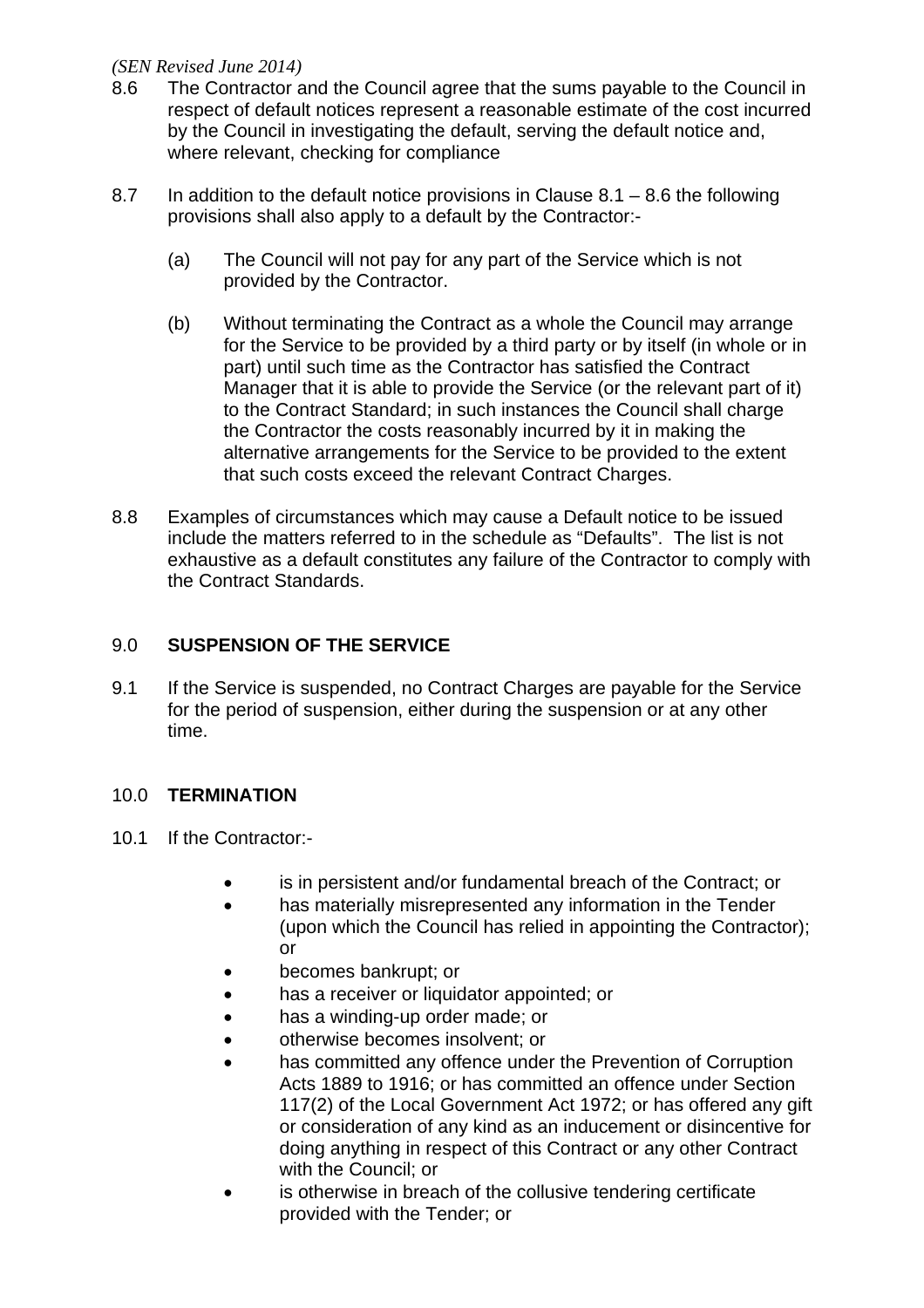has insufficient resources to provide the Service because of a reduction in the number of vehicles authorised by the Traffic Commissioner to be operated by the Contractor;

then the Council may terminate the Contract immediately and will be entitled to recover all losses resulting from such termination.

- 10.2 If the Contract has been terminated under 10.1 the Council:-
	- (a) ceases to be under any obligation to pay the Contract Charges until the costs arising out of the termination (including the costs of terminating the Contract and making alternative arrangements for the Service) have been calculated and show a sum due to the Contractor (in which case this sum will be paid to the Contractor as soon as possible); and
	- (b) may immediately appoint a replacement Contractor.
- 10.3 If the Council is in persistent and/or fundamental breach of the Contract then the Contractor may terminate the Contract immediately but without prejudice to any other remedies which may be available to it in respect of any breach which occurred before the termination.
- 10.4 In the case of Home to School Transport service contracts the Council may terminate the Contract or (if practicable and considered appropriate in the Council's reasonable opinion) offer a suitable alternative contract where circumstances out of the control of the Council dictate that the Service is no longer required e.g. all of the pupils requiring transport move away from the area or a school closes.
- 10.5 The Contractor may apply to the Contract Manager for the Contract to be terminated where there are exceptional circumstances which could not have been foreseen. Individual circumstances will be considered and any break in the contract will be granted at the discretion of the Contract Manager.

#### 11.0 **BREAK CLAUSE**

11.1 The Corporate Director may terminate the Contract by giving notice to the Contractor:-

Contracts which require registration with the traffic commissioner- Nine weeks

Contracts which do not require registration with the Traffic Commissioner- Six weeks

before the termination date proposed by the Corporate Director

- 11.2 The Contractor may terminate the Contract by giving notice to the Council at least fourteen weeks before the termination date proposed by the Contractor.
- 11.3 The notices in 11.1 and 11.2 may be given at any time during the Term; need not specify a reason for exercising the right to terminate and must be in writing.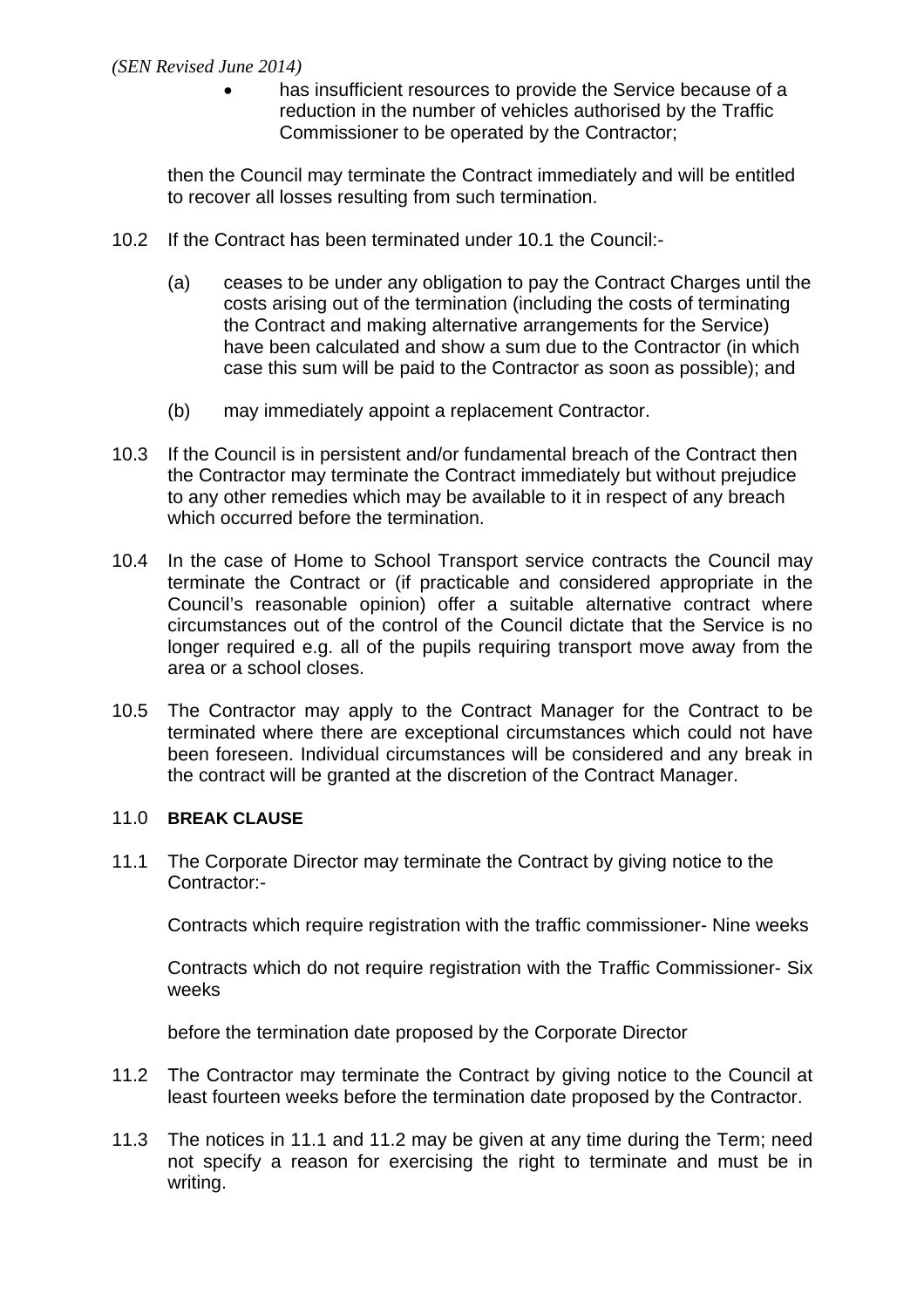### 12.0 **HEALTH AND SAFETY, DATA PROTECTION AND OTHER STATUTORY REQUIREMENTS**

### 12.1 **Health and Safety**

- 12.1.1 The Contractor shall comply with the requirements of the Health and Safety at Work Act 1974 so far as they apply to the provision of the Service and throughout the Term the Contractor shall have in place a health and safety policy which complies with all statutory requirements.
- 12.1.2 The Contractor shall promptly notify Council of any health and safety hazards which may arise in connection with the performance of the Contract.
- 12.1.3 The Contractor shall notify the Council immediately in the event of any incident or "near miss" occurring in the performance of the Contract where that incident or "near miss" causes, or may cause, any personal injury or damage to property which could give rise to personal injury.
- 12.1.4 The Contractor shall take all necessary measures to comply with the requirements of the Health and Safety at Work etc Act 1974 and any other Acts, orders, regulations and Codes of Practice relating to Health and Safety which may apply to staff in the performance of the Contract.
- 12.1.5 The Contractor shall ensure that its health and safety policy statement and health and safety management arrangements (as required by the Health and Safety at Work etc Act 1974) are made available to the Council on request.
- 12.1.6 Where five or more people are employed by the Contractor's business the Contractor must have been assessed by, or working towards, an accredited health and safety scheme such as BS ISO 39001, the Contractor's health and safety scheme (CHAS) or equivalent. This standard must have been achieved within 6 months of the award of any contract.
- 12.1.7 Risk assessments will be carried out by the Contractor as required under current legislation (Management of Health and Safety at Work Regulations 1999) Risk assessments which relate to the operation of the Service and the safety of Council officers, which must include a driving and route assessment risk assessment will be made available for inspection by the Contractor on request.
- 12.1.8 In the event of an incident or accident relating to the vehicle, employee or passenger during the operation of the contract the Contractor must report the incident to the Authorised Officer immediately.

## 13.0 **Other Legislation**

- 13.1 The Contractor shall comply with all relevant statutory and other provisions relating to the Service.
- 14.0 **Equal Opportunities**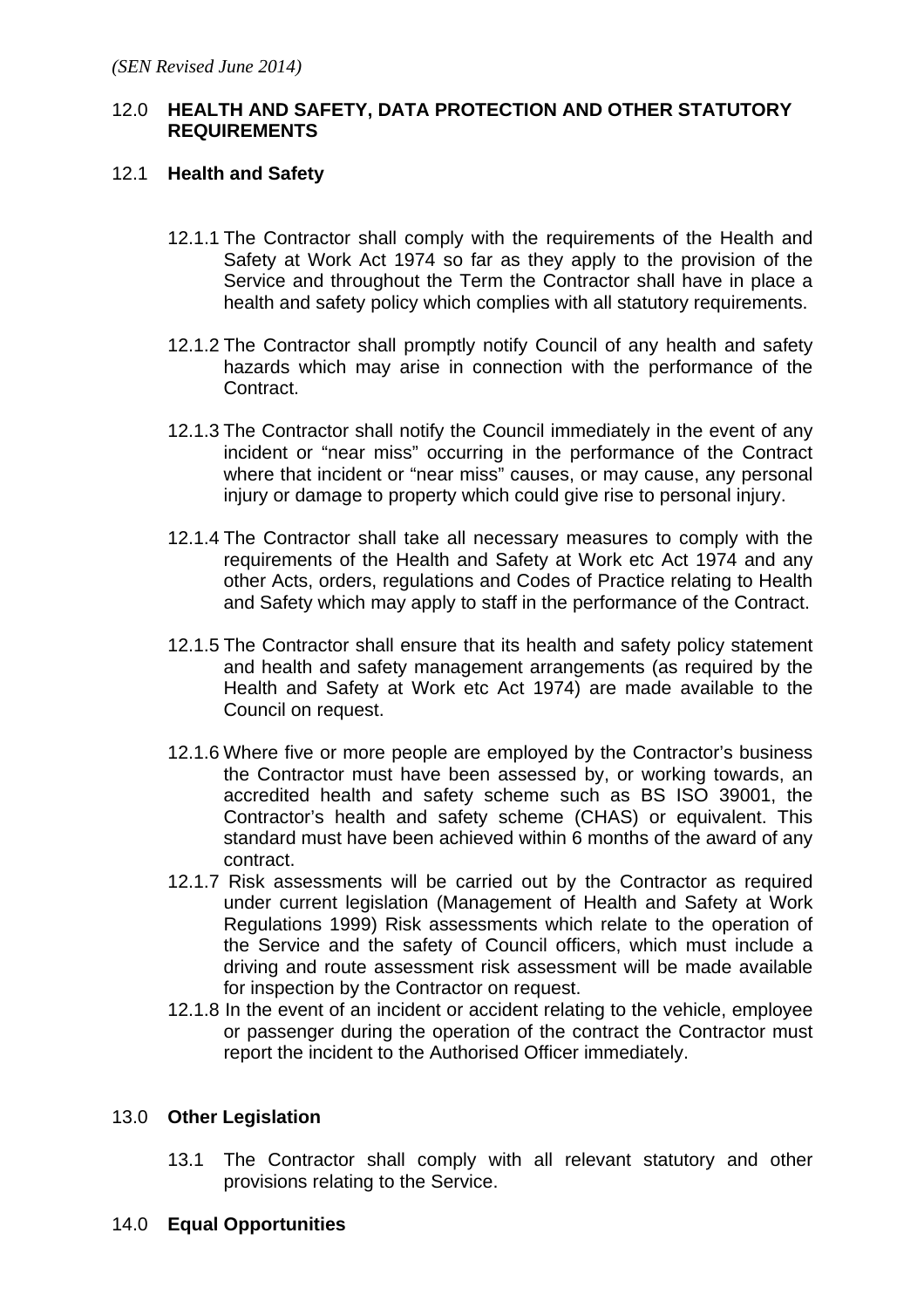- 14.1 The Contractor and any sub-contractor employed by the Contractor shall adopt a policy to comply with the Equalities Act 2010 and any subsequent legislation in respect of equalities which may be enacted during the Term ("the Equalities Legislation"). Accordingly the Contractor and any employee or subcontractor shall not discriminate directly or indirectly against any person because of their age, sex, disability, religious beliefs, sexual orientation, gender reassignment, pregnancy, maternity or race.
- 14.2 The Contractor and any Sub-contractor employed by the Contractor shall observe as far as possible all statutory codes relating to the Equalities Legislation. These give practice guidance to employers and others on the elimination of racial discrimination and the promotion of equality of opportunity in employment, including monitoring of workforce matters and steps that can be taken to encourage people from minority groups to apply for jobs or take up training opportunities.
- 14.3 In the event of any finding of unlawful discrimination being made against the Contractor or any Sub-contractor employed by the Contractor during the term by any court or Employment Tribunal or in comparable proceedings in any other jurisdiction, or of an adverse finding in any formal investigation by the Equalities and Human Rights Commission and/or any comparable statutory body relating to the Equalities Legislation over the same period, the Contractor shall inform the Council of this finding and shall take appropriate steps to prevent repetition of the unlawful discrimination.
- 14.4 The Contractor shall, on request, provide the Council with details of any steps taken under Clause 14.3 above.
- 14.5 The Contractor shall comply with the Equalities Legislation and shall satisfy the Council that:-
	- 14.5.1 its working practices do not involve the treatment of one group or individual less favourably than any others because of their age, sex, colour, race, nationality, ethnic origin, disability, religious beliefs or sexual orientation on any decision relating to their recruitment or employment with the Contractor and in relation to the delivery of the Service;
	- 14.5.2 policies on discrimination are set out:-
		- (i) in instructions to those concerned with recruitment, training and promotion;
		- (ii) in documents available to employees, recognised trade unions or other representative groups of employees;
		- (iii) in recruitment advertisements or other literature
		- (v) in instructions to those concerned with the delivery of the Services.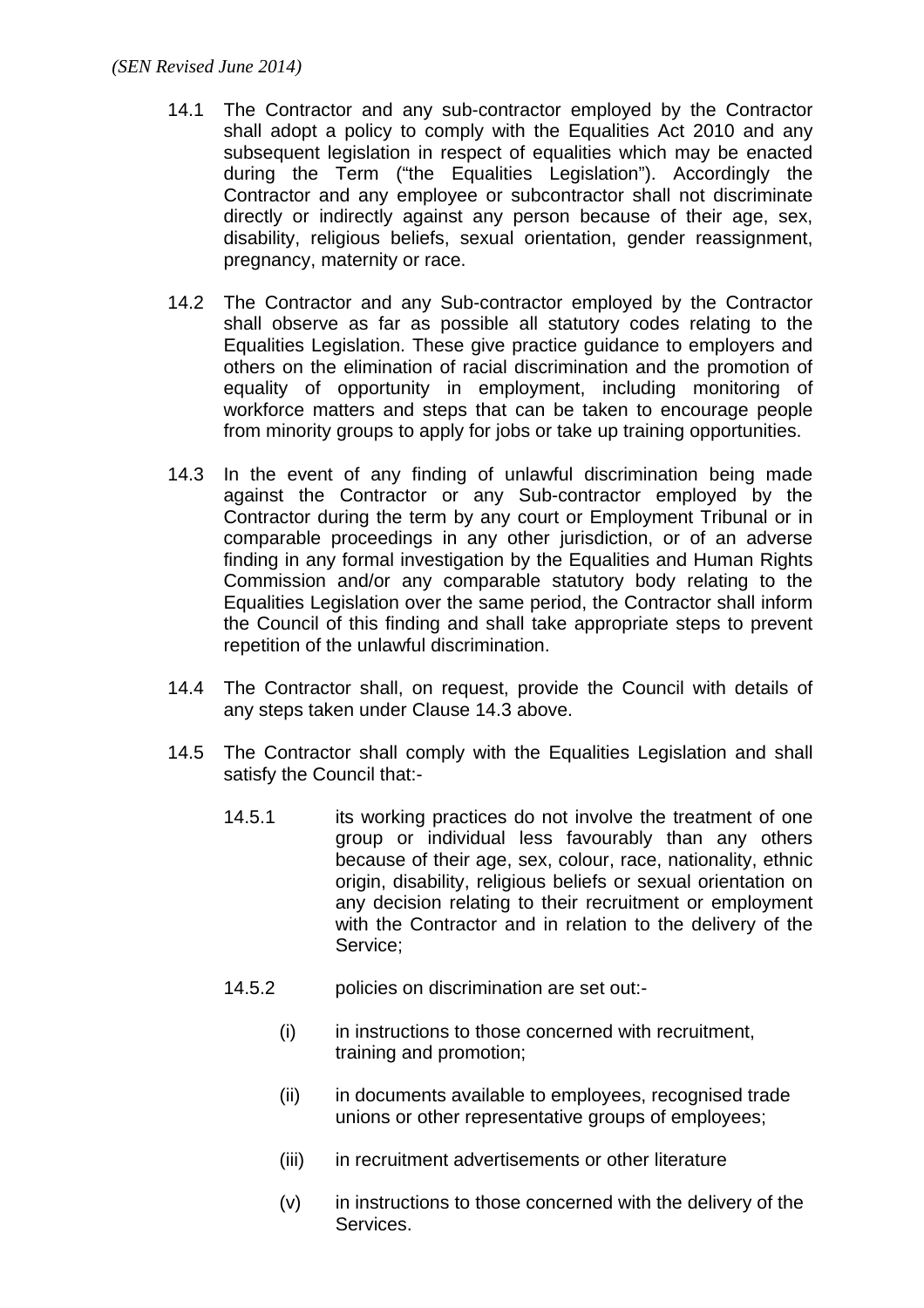14.6 The Contractor shall provide such information as the Council may reasonably request for the purpose of assessing the Contractor's compliance with this Clause 14.5.2 including, if requested, examples of any instructions or other documents, recruitment advertisements or other literature containing details of monitoring of recruitment and employees.

# 15.0 **CONFIDENTIALITY**

- 15.1 The Contractor shall keep confidential all information obtained from the Council or through its provision of the Service which is Confidential Information whether or not the Council designates or marks that Confidential Information as confidential.
- 15.2 Subject to Clause 2.9.4 the Council shall keep confidential all Confidential Information provided to it by the Contractor.
- 15.3 The provisions of Clauses 2.9.4.1 and 2.9.4.2 shall not apply to any information which:
	- (a) is or becomes public knowledge (otherwise than by a breach of this clause); or
	- (b) was in the possession of the party concerned without restriction as to its disclosure before receiving it from the other party; or
	- (c) is received from a third party who lawfully acquired it and who is under no obligation restricting its disclosure.
- 15.4 Nothing in this clause shall prevent the Council or the Contractor from disclosing information under or in accordance with any legal requirement, or in accordance with any lawful requirements made by the Courts or by any regulatory body or inspectorate established by law.
- 15.5 The Contractor shall ensure that all employees engaged in the provision of the Service or otherwise with access to information relating to the Service will comply with this Clause 15
- 15.6 The Contractor shall ensure that the terms of any sub-contract fully reflect the provisions of this Clause 15

## 16.0 **AGENCY**

- 16.1 The Contractor shall not represent itself as being:
	- (a) the servant or agent of the Council (except as may be authorised under the Contract);
	- (b) authorised to enter into any contract or other obligation on the Council's behalf except as may be authorised under the Contract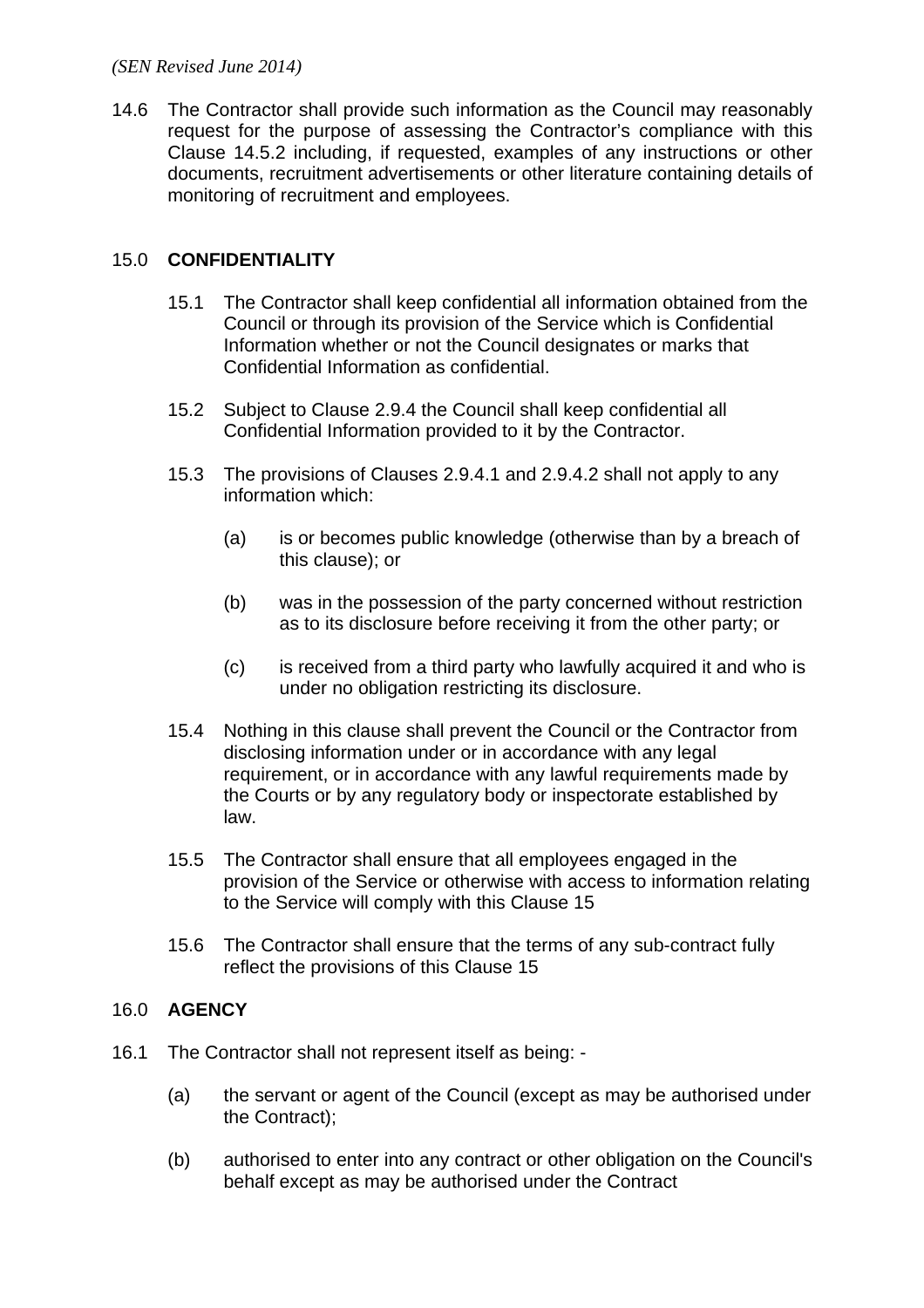- 17.1 If a dispute arises between the Council and the Contractor in relation to the Contract both parties shall use all reasonable endeavours to resolve the dispute.
- 17.2 This clause will not operate to prejudice the right of either party to enforce any remedy available under the contract by litigation.
- 17.3 Where required by the Council the Contractor shall continue to provide the Service in accordance with the Contract pending any discussion or outcome of the dispute.

#### 18.0 **NOTICES, AMENDMENTS, TUPE, OMBUDSMAN AND GENERAL**

- 18.1 Any Notice to be served under the Contract must be in writing, sent by Recorded Delivery and addressed to the party concerned at the addresses referred to on Page 1 of the Contract. Notices to the Council must be addressed to the Contract Manager.
- 18.2 Any amendment to the Contract must be made in writing, signed by both parties and attached to the Contract.
- 18.3 If required by the Contract Manager the Contractor will provide such details as the Contract Manager considers necessary to disclose to potential tenderers for the future letting of this Contract relating to the Transfer of Undertakings (Protection of Employment) Regulations 1981 (TUPE) or any equivalent provisions then in force. These details will relate primarily to the Contractors employees, terms and conditions of service, length of service, etc.
- 18.4 A person who is not a party to this Agreement has no right under the Contracts (Rights of Third Parties) Act 1999 to enforce or to enjoy the benefit of any term of this Agreement.
- 18.5 The overall remedies for late payment by either party referred to in the Contract are substantial remedies within the meaning of Part II of the Late Payment of Commercial Debts (Interest) Act 1998 and both parties acknowledge that the term was not imposed on either party to the detriment of the other and that the Contractor did not receive any inducement to agree to this term.
- 18.6 The Contractor shall comply with all relevant legislation relating to the provision of the Service and the Contractor will comply with the provisions of the Human Rights Act 1998 as if it were a public authority.
- 18.7 If a complaint is made to the Council about the Service, the Local Government Ombudsman may investigate the complaint and the Contractor will be required to co-operate in such investigations. If the Council is found guilty of maladministration or injustice by the Ombudsman relating to a matter caused by the act or default of the Contractor, the Council shall be indemnified by the Contractor in respect of all costs which arise from the maladministration or iniustice.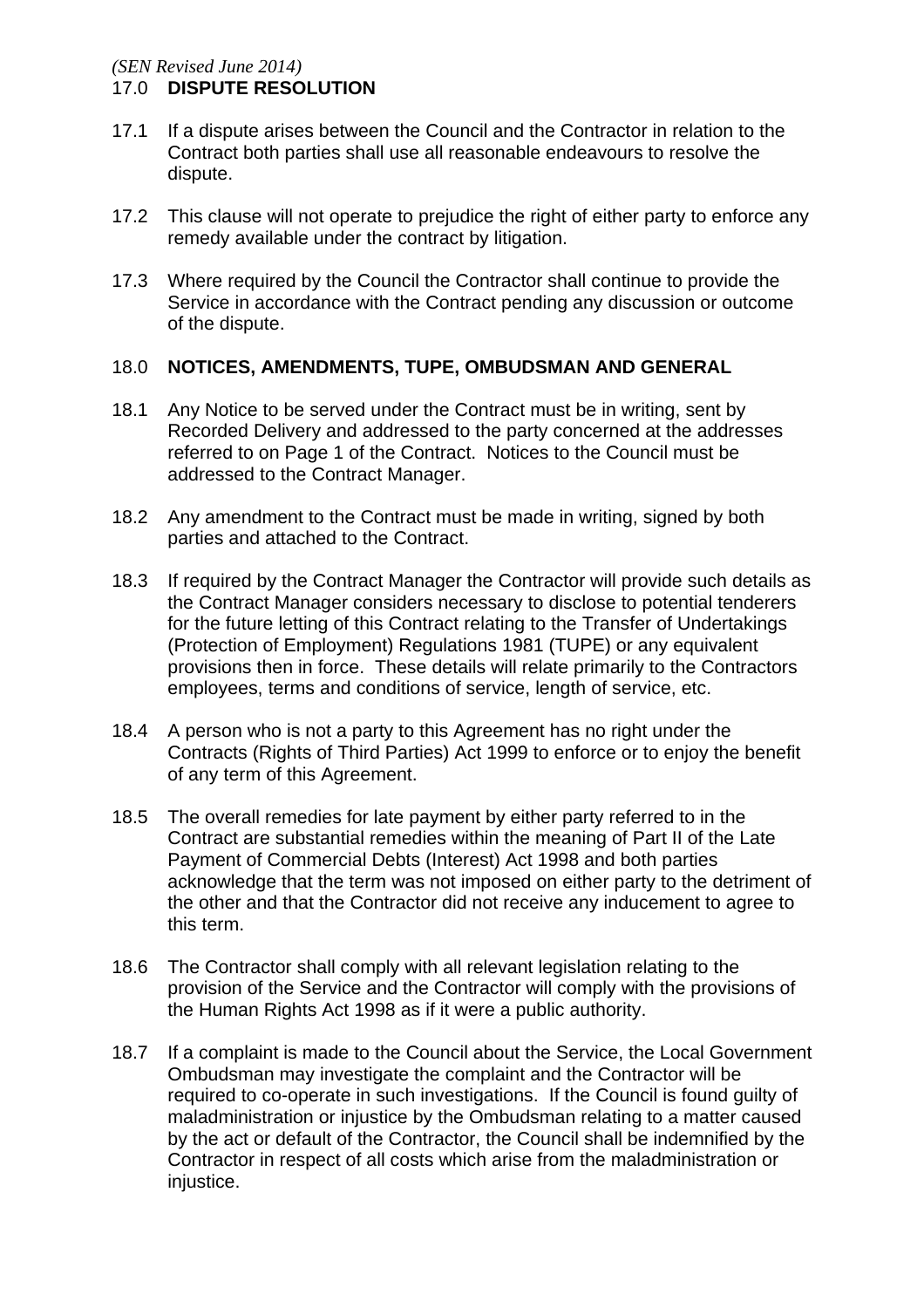- 19.1 At any time before the expiration of the contract the Council may review the contract term and may require the Contractor to continue to provide the service for a further period of up to two years in accordance with the Councils financial regulations.
- 19.2 Where the option in Clause 19.1 is exercised the Contractor shall continue to provide the Service on the terms of the Contract for the period(s) specified provided that the terms of this Clause 19 shall not apply after the exercise of the options in Clause 19.1

#### **20.0 SUSTAINABILITY**

- 20.1 In providing the Service the Contractor shall meet such sustainability requirements as are set out in the Schedule.
- 20.2 The Contractor shall comply with the provisions of any environmental policy operated by the Contractor which has been approved by the Council and relates to the Service.
- 20.3 The Council shall monitor compliance with this clause and the provisions of Clause 20.4 shall apply.
- 20.4 Throughout the Term the Contractor shall make all reasonable endeavours to reduce any negative impact on the environment caused by the Service. If during the Term the Contractor wishes to change any of the materials, technologies or working practices used in connection with the Service, the Contractor shall notify the Council detailing the changes, any possible impact on the Contract Charges or the Contract Standards and must also include an evaluation of the environmental impact of the proposed changes. If the Council agrees to the variation the Contractor shall implement the changes in accordance with the provisions of Clause 7. Any such changes proposed by the Contractor must include an evaluation of the environmental impact of the proposed changes.

#### **THE SCHEDULE**

1. TENDER DETAILS (including Contract Charges, Routes, Start Date, Term, Vehicle Details. This list is not exhaustive )

- 2. HIGHWAY AUTHORITY DETAILS
- 3. INTRODUCTORY VISIT REQUIREMENTS
- 4. FARES, CONDITIONS
- 5. DEFAULTS